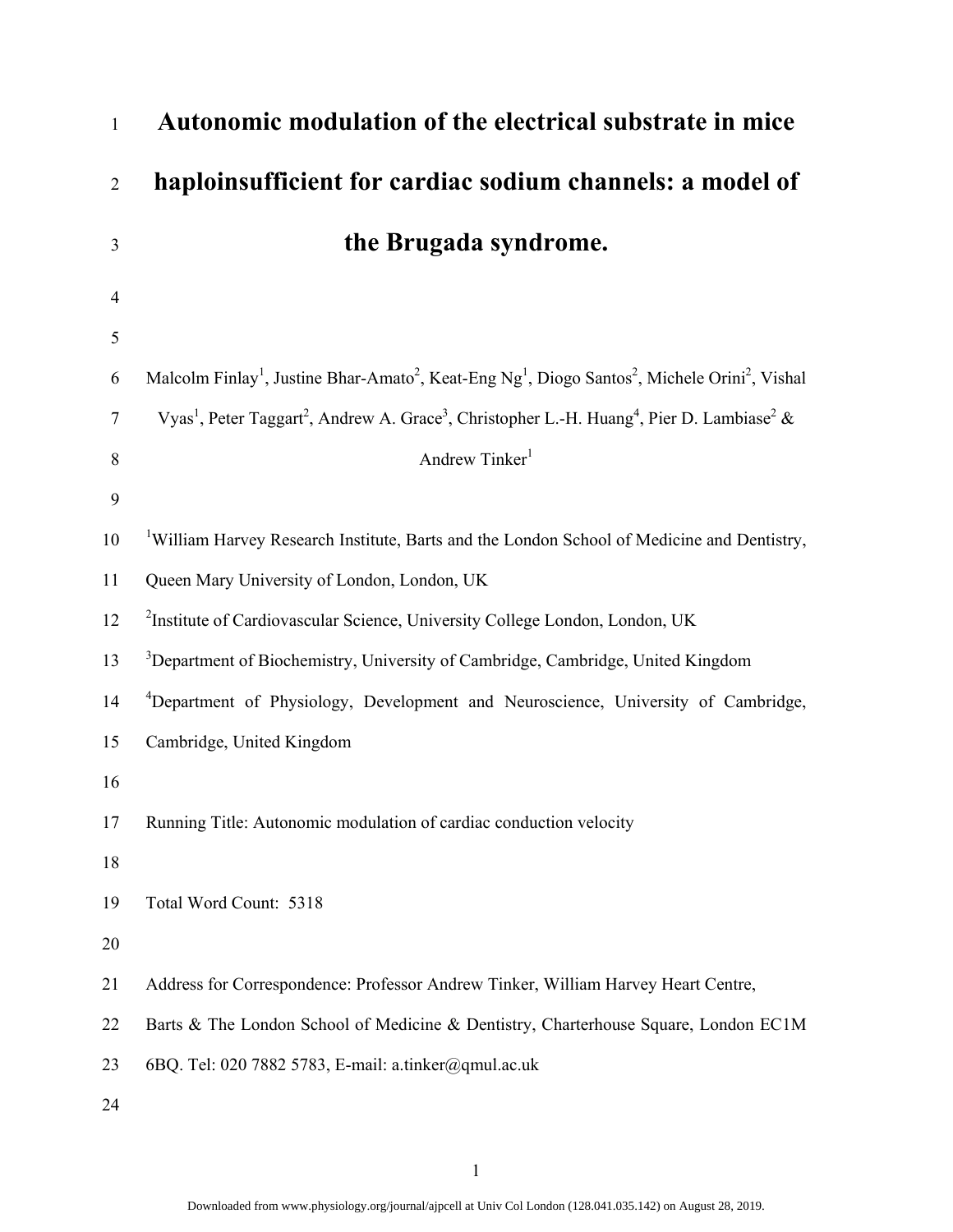25 **Abstract** 

26

27 A murine line haploinsufficient in the cardiac sodium channel has been used to model 28 human Brugada syndrome: a disease causing sudden cardiac death due to lethal ventricular 29 arrhythmias. We explored the effects of cholinergic tone on electrophysiological parameters 30 in wild type and genetically modified, heterozygous, *Scn5a+/-* knockout mice. *Scn5a+/-* 31 ventricular slices showed longer refractory periods than wild-type both at baseline and during 32 isoprenaline challenge. *Scn5a+/-* hearts also showed lower conduction velocities and 33 increased mean increase in delay than did littermate controls at baseline and blunted 34 responses to isoprenaline challenge. Carbachol exerted limited effects but reversed the effects 35 of isoprenaline with co-application. *Scn5a+/-* mice showed a reduction in conduction reserve 36 in that isoprenaline no longer increased conduction velocity and this was not antagonised by 37 muscarinic agonists. 38

39 **Key Words:** autonomic nervous system, conduction, *SCN5A* haploinsufficiency, Brugada 40 syndrome

41

42 **Abbreviations:** MEA – multielectrode array, VERP – ventricular refractory period, *Scn5a+/-*

43 – cardiac sodium channel (Scn5a) haploinsufficient mouse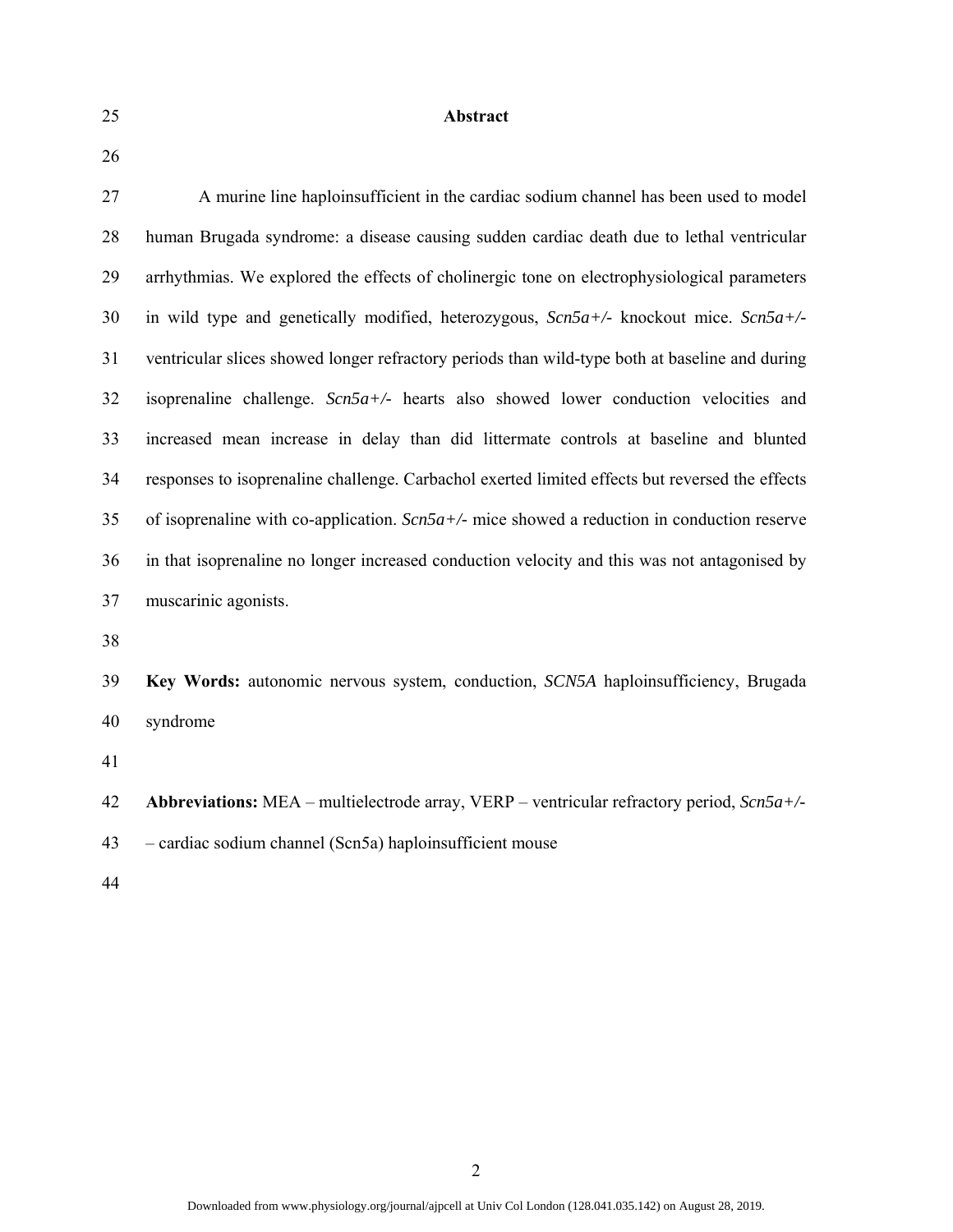## 45 **Introduction**

46

47 Brugada Syndrome is recognised by a triad of right bundle branch block, coved ST 48 elevation in the right precordial leads and lethal ventricular arrhythmias (6; 25). It may be 49 responsible for up to a fifth of cases of sudden cardiac death in the young (25). Where a 50 mutation is identified this most commonly occurs in the main cardiac sodium channel 51 isoform, SCN5A (4) though in many patients no obvious mutations are found. The main 52 pathophysiological feature is the presence of significant cardiac conduction delays 53 particularly in the right ventricular outflow tract and these contribute to the ECG pattern and 54 arrhythmic predisposition (15). Furthermore, it is well known that sodium channel density is 55 an important determinant of conduction velocity in the heart (14).

56 An interesting feature of Brugada Syndrome is that ventricular arrhythmia occurs at 57 night when the patient is sleeping and this can be accompanied by accentuation of the 58 characteristic ECG pattern (21; 23). The autonomic nervous system is well known to 59 modulate ventricular excitability; however in many other channelopathies it is exercise or 60 stress that precipitates ventricular tachycardia and/or fibrillation and thus this observation is 61 intriguing (9). During rest, vagal activity is predominant in contrast to the situation in 62 exercise where vagal activity is reduced and sympathetic drive predominates though the 63 detailed picture may be more complex than this standard interpretation (18). In this study, we 64 explore this question in a model of Brugada Syndrome namely the SCN5A- haploinsufficient 65 mouse (*Scn5a+/-*). This model recapitulates a number of the features of Brugada syndrome 66 seen in patients (11; 12; 19; 24) and provides a route to exploring the autonomic modulation 67 of the electrophysiological substrate.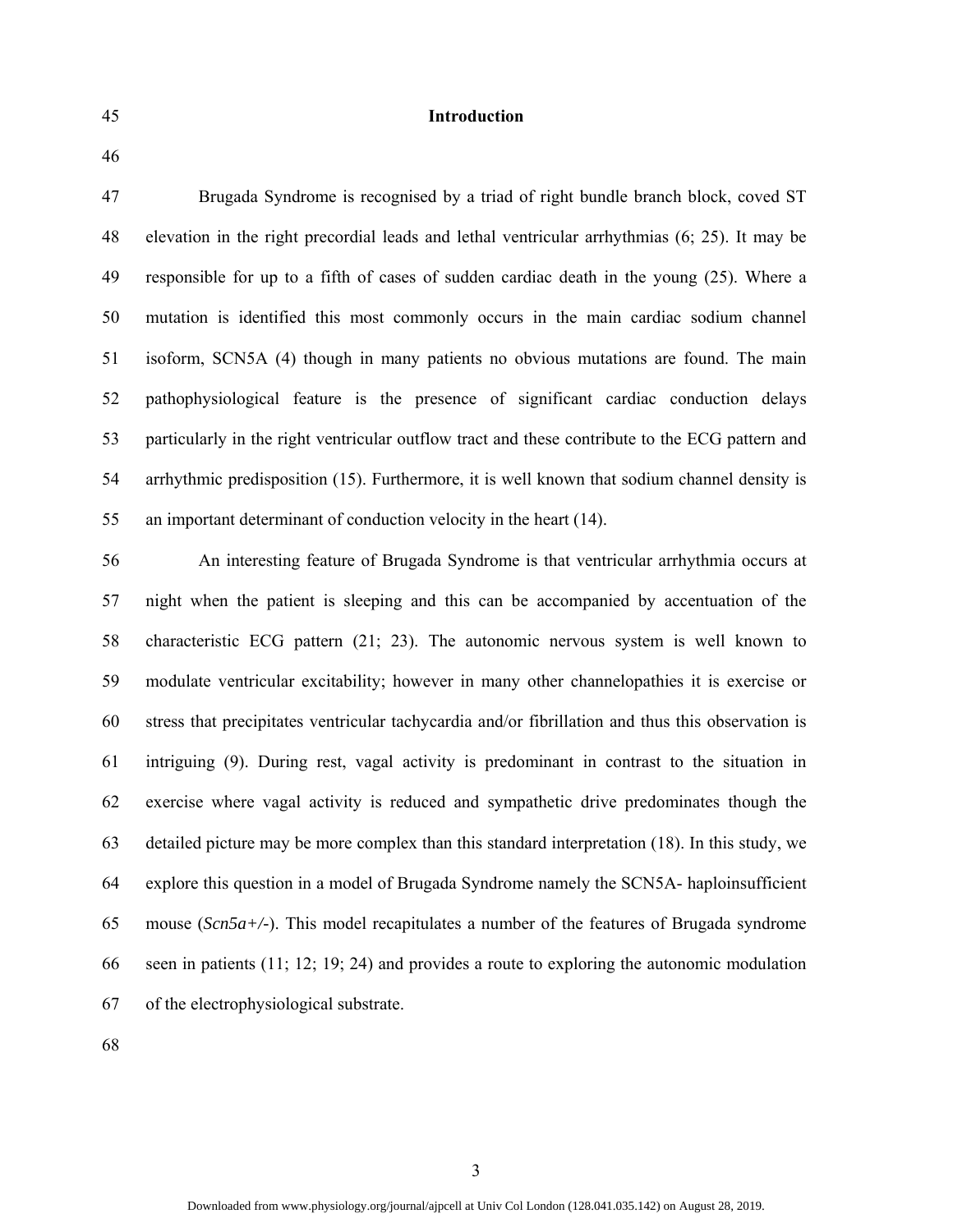### 69 **Methods**

70

# 71 *Murine breeding and genotyping*

72 Mice were maintained in an animal core facility under UK Home Office guidelines 73 relating to animal welfare. All mice were kept in individually ventilated, pathogen-free, 74 temperature controlled cages (21-23ºC) with 12-hour day/night light cycles. Animals had free 75 access to standard rodent chow and water. Mice of both sexes were studied between 12 and 76 24 weeks of age under standardized conditions for tissue slice analysis. Whole heart studies 77 were performed at between 9 months and 1 year of age in mice of both sexes. The generation 78 of the *Scn5a*+/- heterozygotic mice has been previously described (24). Genotyping was 79 performed at 6 weeks of age. Littermate controls were used throughout, and experiments and 80 analysis were performed blinded to genotype (MF, VV). The work was carried out under UK 81 Home Office project licences PPL-6732 and PPL-7665.

82

# 83 *Cardiac Excision*

84 Mice were euthanized by cervical dislocation. The thorax was immediately dissected 85 and the heart exposed. Cardioplegia was induced by applying 10 ml of ice-cold, oxygenated 86 (bubbled with 95%  $O_2$ ; 5%  $CO_2$ )  $Ca^{2+}$ -free Krebs solution (119 mM NaCl, 4 mM KCl, 1 mM 87 MgCl<sub>2</sub>, 1.2 mM KH<sub>2</sub>PO<sub>4</sub>, 25 mM NaHCO<sub>3</sub>, 10 mM glucose, 2 mM Na pyruvate, pH 7.4) 88 directly onto the epicardial surface. The heart and great vessels were removed within 20 sec 89 and placed into a dissection dish containing oxygenated ice-cold  $Ca^{2+}$ -free Krebs solution. A 90 23 gauge cannula was inserted into the aorta and secured under light microscopy. For tissue 91 slicing, cold retrograde perfusion was commenced with oxygenated, ice-cold,  $Ca^{2+}$  free Krebs 92 solution at a flow rate of 16.5 ml/min. Whole-heart recording perfusion used oxygenated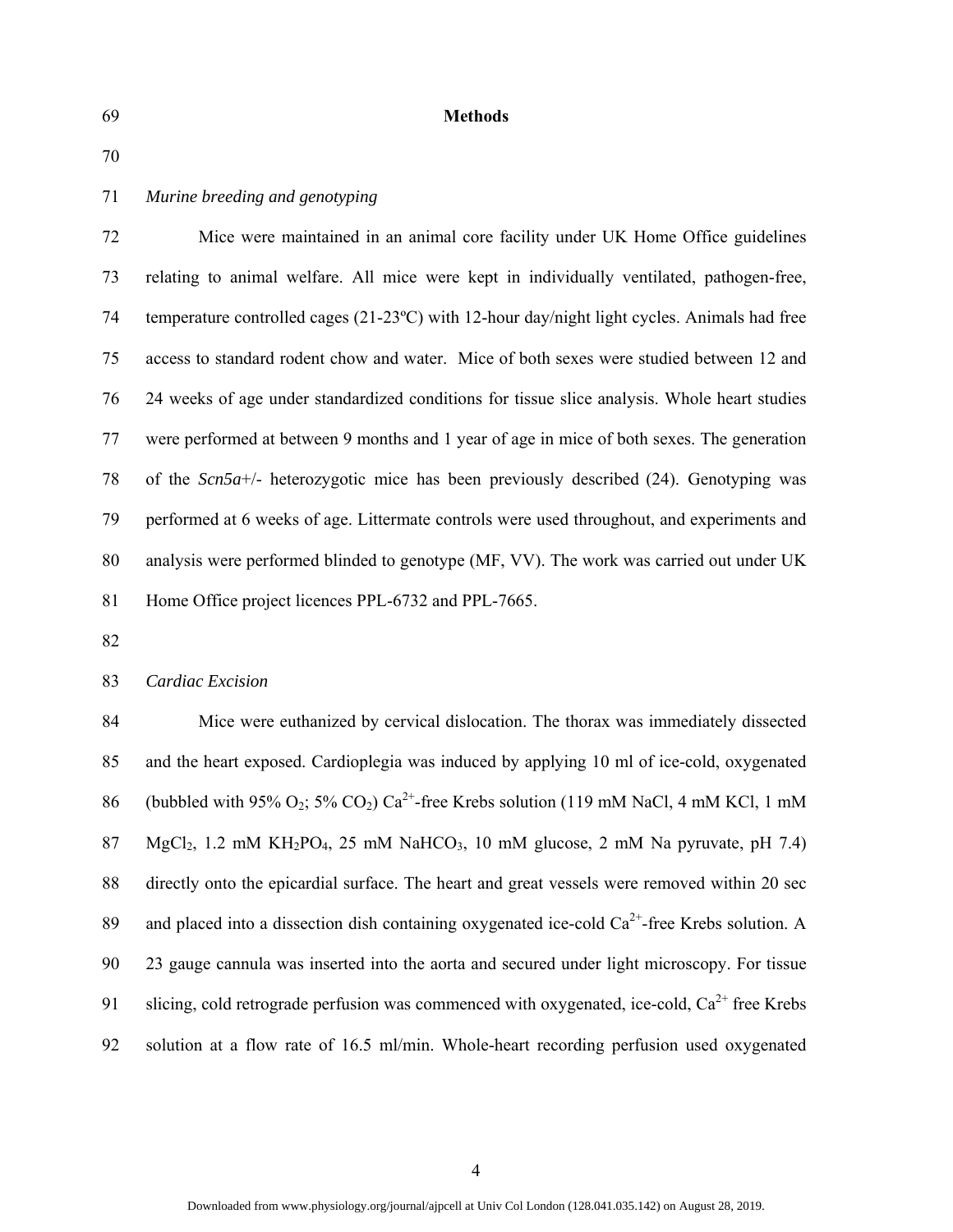- 93 Krebs solution (containing 1.4 mM  $Ca^{2+}$ ) at room temperature. The time taken from cervical 94 dislocation to establishment of Langendorff perfusion was less than 3 min.
- 95

## 96 *Preparation of cardiac tissue slices*

97 Following perfusion for 2 min, the perfusate was altered to an ice-cold oxygenated 98  $Ca^{2+}$  free Krebs solution containing high K<sup>+</sup> (20 mM KCl) and blebbistatin (20 µM; 99 Cambridge Bioscience, Cambs, UK) for 3 minutes. The hearts were then removed from the 100 Langendorff perfusion rig and placed again in a dissection dish containing cold perfusate. 101 Ventricular tissue was dissected from atrial tissue under light microscopy. The dissected 102 ventricles were then embedded in low-melt agarose (4% low-melting point agarose in  $Ca^{2+}$ ) 103 free Krebs solution), and then rapidly chilled on ice. The agarose block was orientated and 104 fixed onto a magnetic stage using cyanoacrylate glue and placed in the cutting chamber of a 105 Vibratome (Campden Instruments, London, UK). This chamber was maintained at 4ºC using 106 external ice. It was filled with cold, modified oxygenated Krebs solution (containing 0.6 mM  $Ca^{2+}$ , 10 mM K<sup>+</sup>). Tissue sections were obtained from apex to base at an interval thickness of 108 200 µm. The vibrating PTFE-coated steel blade (Wilkinson Sword, Bucks, UK) was 109 advanced at <200 µm/sec. The x-axis vibration was applied at an amplitude of 2 mm and 110 frequency of 80 Hz. The z-axis deviation was calibrated prior to every use to be < 1µm. The 111 cut sections were immediately placed in oxygenated low-Ca<sup>2+</sup> Krebs solution (4 mM KCl, 0.6) 112 mM  $Ca^{2+}$ ) containing 10 mM blebbistatin maintained at room temperature. After 25 minutes, 113 the samples were transferred to standard oxygenated Krebs solution (4 mM KCl, 1.1 mM  $Ca<sup>2+</sup>$  and kept at room temperature until electrophysiological studies were performed.

115

116 *Cardiac slice electrophysiological (EP) studies*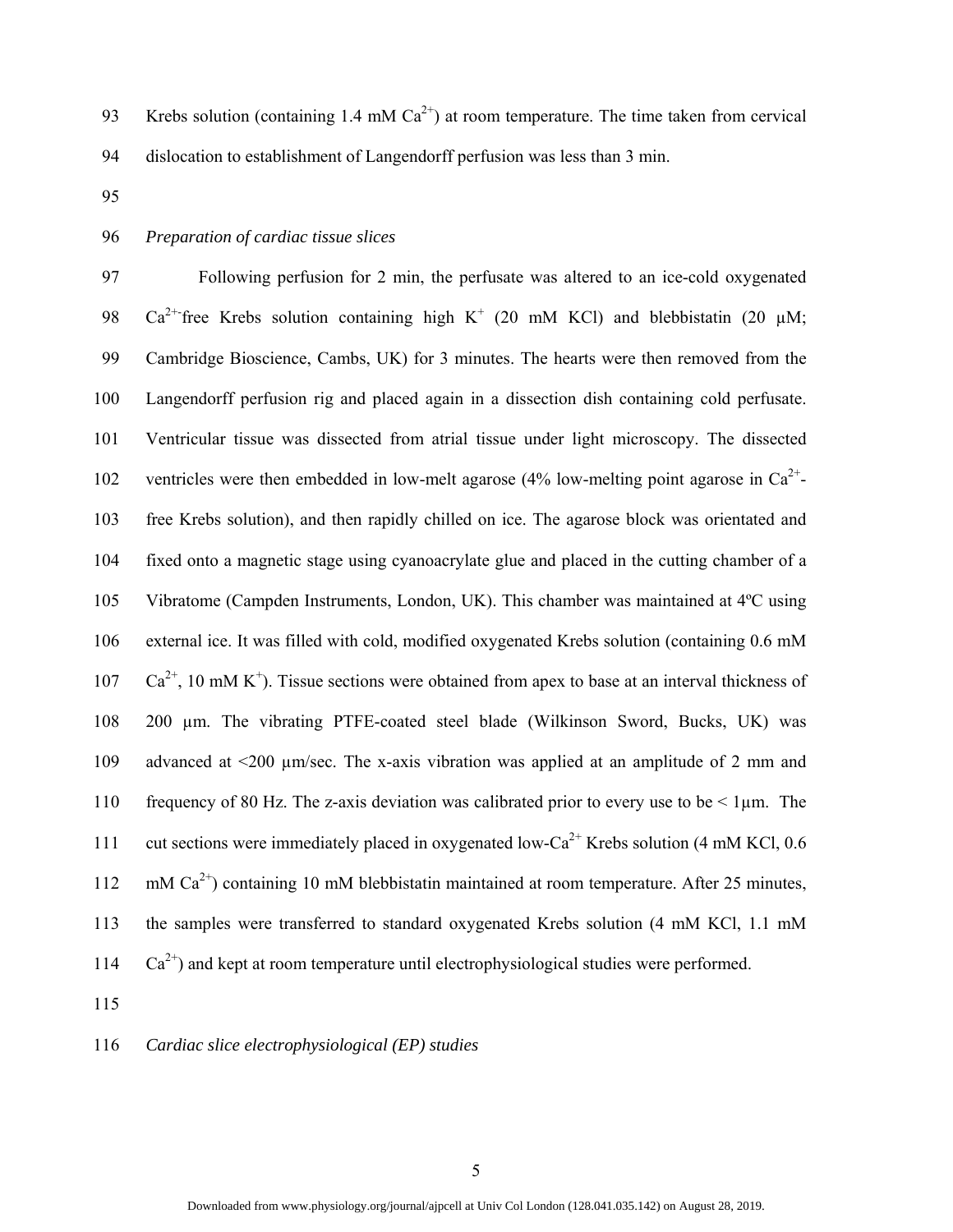117 Stimulation was generated by a stimulus isolation unit (DS-2A, Warner Instruments, 118 MA, USA) with signal timing driven by an Arduino Uno microcontroller (Arduino, It). 119 Stimulation was applied using a silver chloride bipolar electrode. The sections were placed in 120 the recording chamber and carefully positioned manually so that left ventricular tissue 121 overlaid the measurement electrodes. A 1 cm diameter metal ring with an overlying nylon 122 mesh (Harp-slice grid, Micro Control Instruments, East Sussex, UK) was used to hold the 123 tissue flat in place on the electrode grid and ensured adequate tissue electrode contact. The 124 recording chamber was mounted in the headstage and perfusion commenced at 2 ml/min. 125 Tissue was allowed to settle to a steady state over 1 min before electrode placement. The 126 bipolar stimulating electrode was carefully lowered to just contact the tissue slice on the left 127 ventricular tissue, but not to move the slice on the array. Stimulation was started at a 128 frequency of 5 Hz using a monophasic 1 ms duration pulse, for real-time recording of 129 electrical activity. The stimulus voltage was increased until electrical capture was achieved. 130 The stimulus voltage was then reduced until electrical capture was lost: the lowest voltage 131 stimulus that could reliably achieve capture was then taken as the stimulus threshold. Cardiac 132 signals were recorded at a sampling frequency of 10 kHz. A simulation protocol was 133 performed with steady state pacing at an interstimulus interval of 200 ms, with stimulation 134 during recording applied at an amplitude of twice threshold. Around 30 sec of pacing activity 135 were recorded for each state for each slice. Perfusate solution containing drugs was washed in 136 over 30 seconds at 20 ml/min. Slices were then stimulated at 5 Hz for 2 min before threshold 137 was determined and recording commenced.

138

139 *Ex-vivo whole heart recordings* 

140 For whole heart recordings, hearts were retrogradely perfused at 16.5 ml/min with 141 normal oxygenated Krebs solution  $(Ca^{2+} 1.4 \text{ mM})$ . A unipolar silver chloride stimulation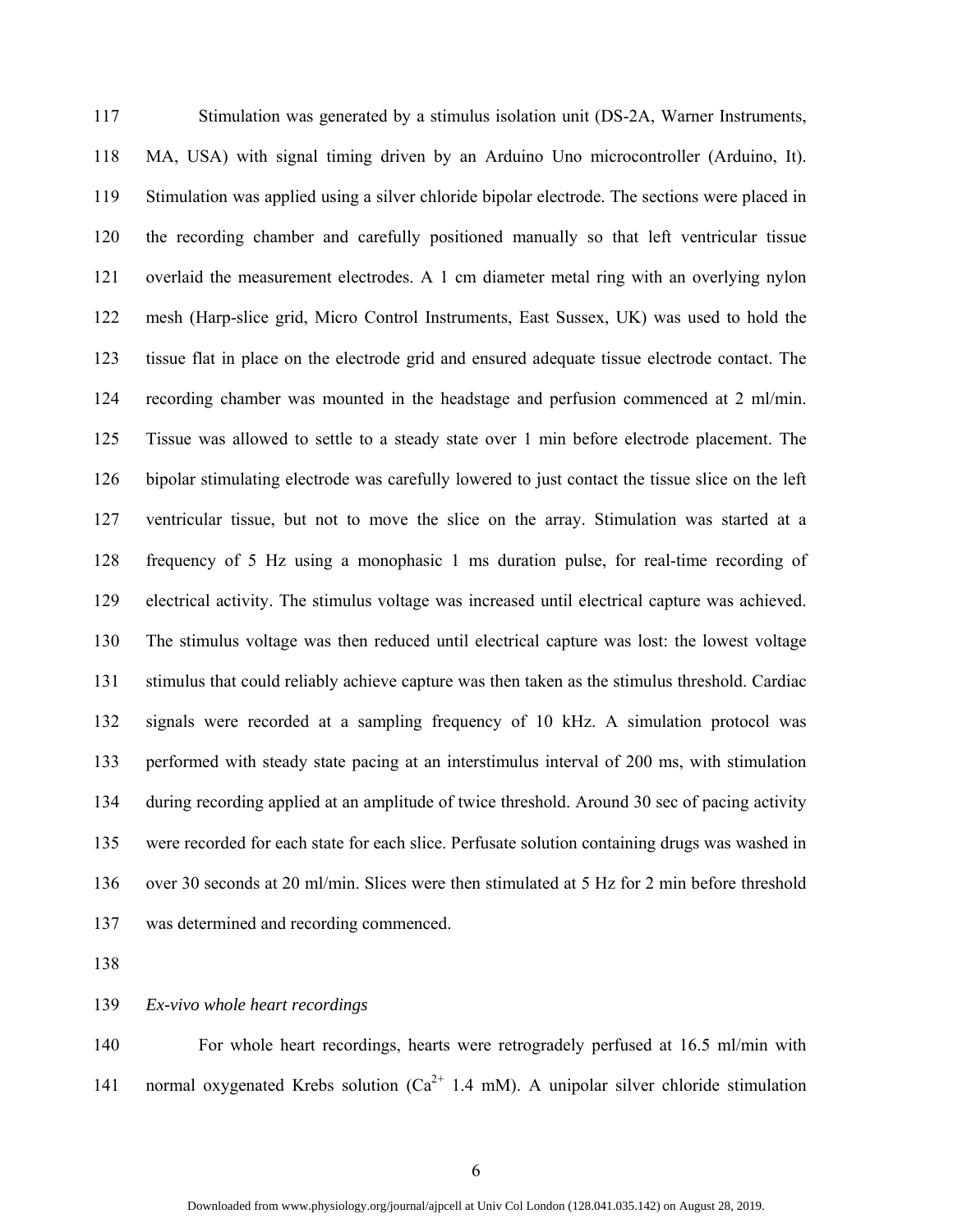142 electrode and flexible 32-pole multi-electrode array (MEA) (FlexMEA, Multielectrode 143 Systems) were placed on the ventricular epicardium and an  $S_1S_2$  decremental stimulation 144 protocol was performed to determine the ventricular effective refractory period (VERP). 145 Stimulation was performed with a biphasic pulse of amplitude 2 V and duration 0.5 ms, with 146 S<sub>1</sub>S<sub>2</sub> intervals reduced from 150 ms by decrements of 5 ms to 100 ms and thereafter by 147 decrements of 2 ms until tissue refractoriness was reached. Arrhythmogenicity was further 148 tested for by applying stimulating trains of 100 beats at coupling intervals progressively 149 reduced from 100 ms. Ventricular tachycardia was defined as a ventricular arrhythmia 150 persisting more than 2 sec.

151

152 *Analysis of electrograms* 

153 All analysis of murine electrophysiology was performed using custom software 154 running in Matlab, v2014b (The Mathworks Inc., MA, USA). The time point of local 155 activation was taken at the steepest negative gradient of the unipolar electrogram. Conduction 156 velocities were determined using a gradient method, with conduction velocity defined as the 157 inverse of the gradient in activation times across the array (Figure 1A-C). Electrodes with 158 significant noise were excluded, and all electrograms and time points were checked manually. 159 Mean increase in delay (MID), a well-validated measure of inducibility of conduction delay, 160 was calculated by determining the area under the conduction-delay curve (15) and according 161 to the equation

162

$$
MID = \frac{\left(\int_{minS2\ CI}^{S1\ CI}\left( Activation\ Time\ - Activation\ Time\ at\ S1CI\right)\right)}{S1\ CI - minS2\ CI}
$$

163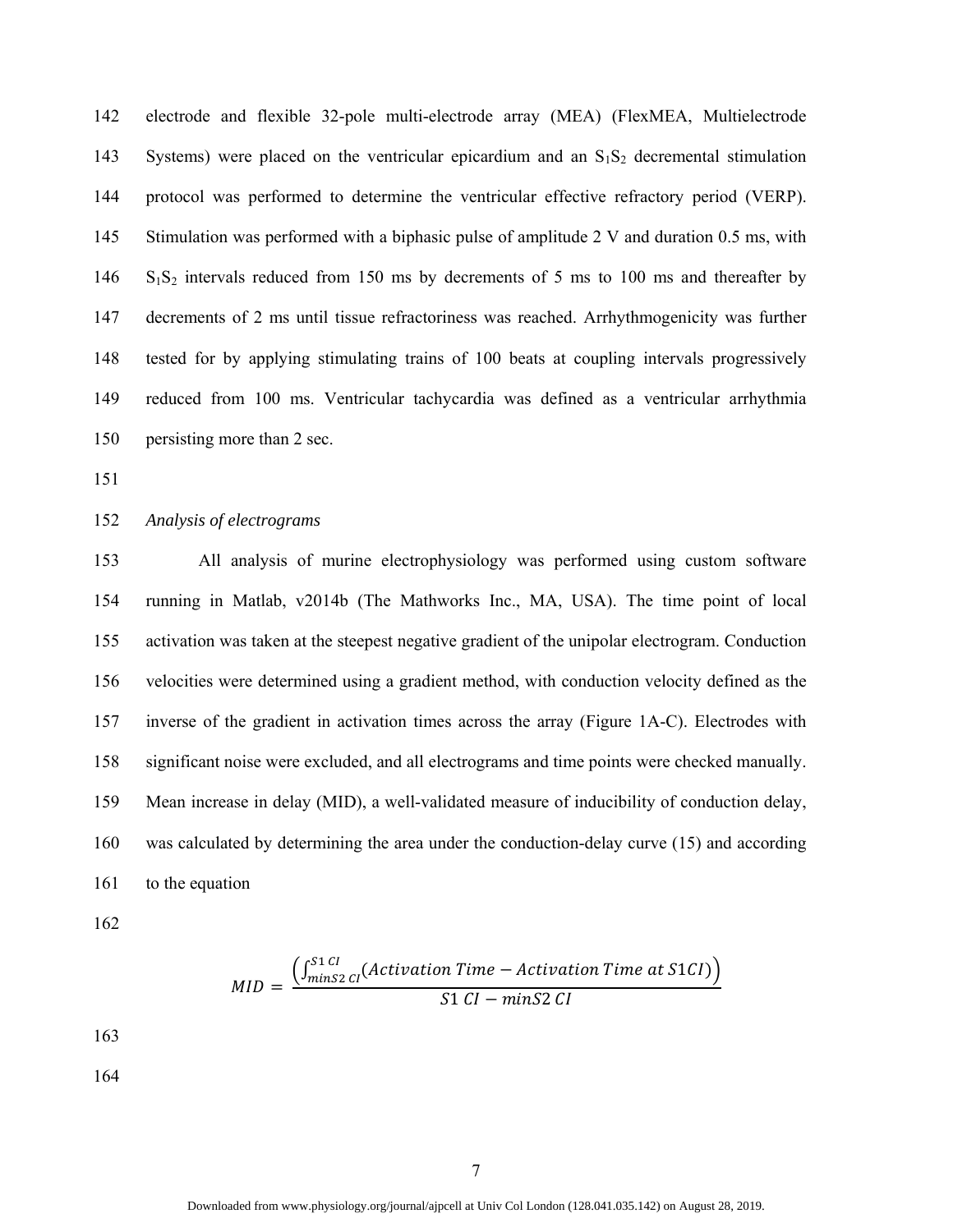165 Where MID is Mean Increase in Delay, S1 CI is the coupling interval of steady state pacing 166 (S1) and minS2 CI is the minimum coupling interval above ERP. The integral was calculated 167 using the trapz function in Matlab.

168 The mean timing of the activation time of all recording electrodes was used for each 169 measurement of conduction delay, and the MID defined as the unit increase in conduction 170 delay per unit reduction in  $S_1S_2$  coupling interval (ms/ms). Stimulation protocols were 171 performed in normal Kreb's solution, in baseline (control) conditions or with isoprenaline 172 100 nM and/or carbachol 10 µM.

173

# 174 *Immunofluorescence of cardiac sections*

175 Mouse hearts were rinsed in PBS and cut longitudinally with a blade and tissue 176 holder. The hearts were fixed in 10% formalin (Sigma) for at least 24 hours followed by two 177 PBS washes and stored in 70% ethanol before paraffin embedding. Paraffin-embedded hearts 178 were cut to 5 μm thick sections and mounted on Superfrost plus microscope slides. Sections 179 were then deparaffinized with xylene and rehydrated with 4 ethanol washes (from 100%- 180 50%) before heat-mediated antigen retrieval with citrate buffer (pH 6.0). Following antigen 181 retrieval, sections were washed several times in PBS, permeabilized with 0.1% Triton X-100 182 for 15 minutes and blocked with 5% goat serum in PBS for 1 hour at room temperature. 183 Sections were then incubated with primary antibodies with 1% goat serum overnight at 4°C: 184 Mouse monoclonal Cx43 clone 4E6.2 (Millipore MAB3067) and rabbit polyclonal N 185 cadherin antibody (Santa Cruz SC-7939). The sections were incubated with fluorescently 186 labelled secondary antibodies Alexa Fluor goat anti-mouse 488 and goat anti-rabbit 555 187 secondary antibodies (Invitrogen, UK) for 1 hour at room temperature in the dark. Sections 188 were washed several times with PBS and co-stained with DAPI (nuclear stain) and stored in 189 the dark until further analysis. The samples were analyzed using confocal microscopy (LSM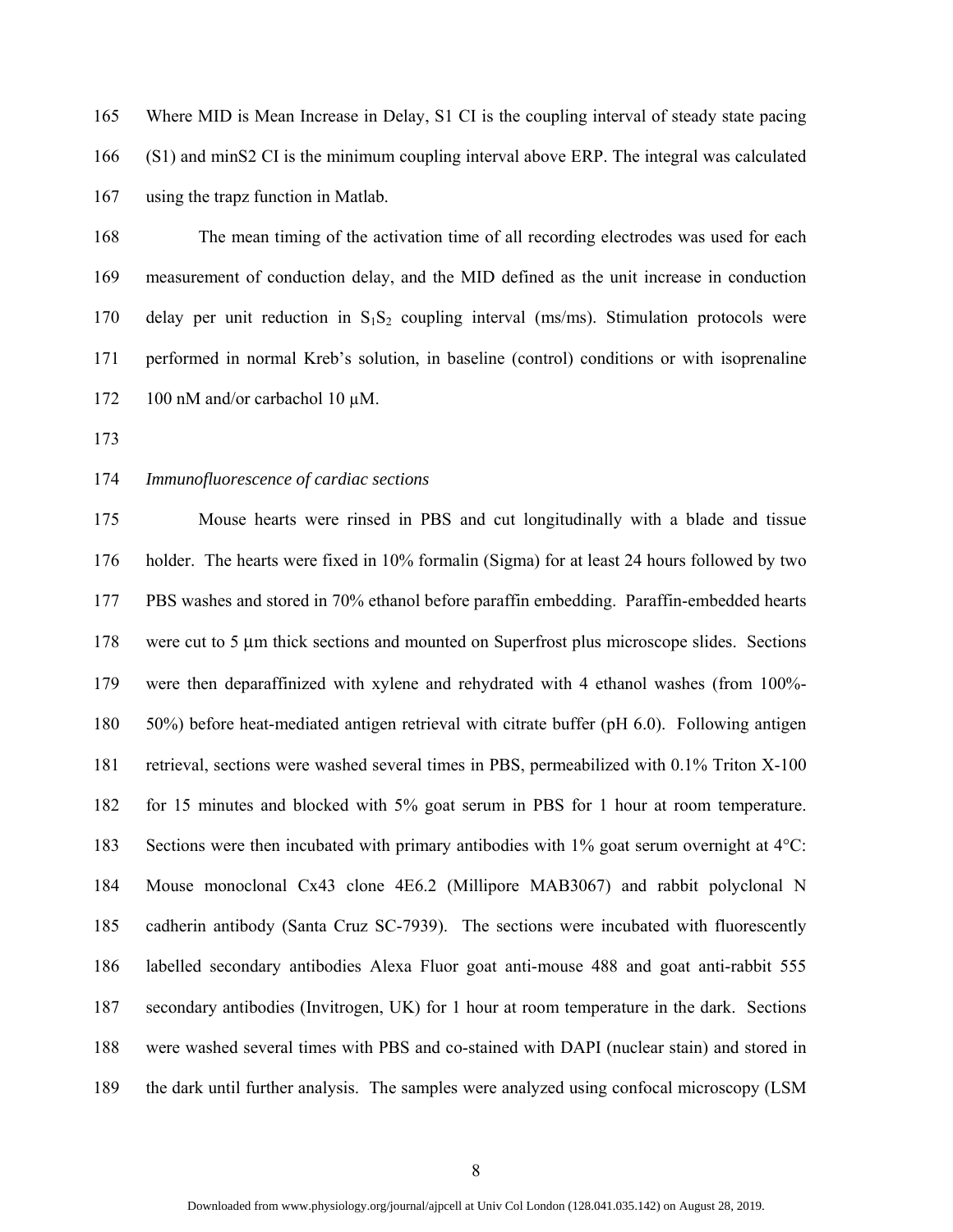190 510, Carl Zeiss with DAPI: Excitation 405 nm, Emission LP420, FITC: Excitation 488 191 nm, Emission BP 505-550 and Cy3: Excitation 543 nm, Emission LP 560. Images were 192 acquired sequentially. Quantitative analysis of the images was performed using ImageJ. 193 Thresholding was applied to the images and they were then converted to binary files. The 194 Cx43 stained image was subtracted by the N-cadherin stained image and represented "Cx43 195 not located at the intercalated disk".

196

#### 197 *Statistical analysis*

198 All statistical analysis was performed using R software (The Comprehensive R 199 Archive Network (CRAN)). Continuous parametric data are presented as means ± standard 200 deviations (SD) or, in the case of significance derived from regression models, mean with 201 [95% confidence interval], unless otherwise specified. Comparisons in which a single 202 measurement was taken for each subject, e.g. ventricular effective refractory period (VERP), 203 dispersion of repolarisation time, were made using Student's t-test with post-hoc correction 204 for multiple comparisons. Continuous parametric data derived from electrogram data were 205 modelled using mixed-effects linear regression (software: Linear and Nonlinear Mixed 206 Effects (NLME) package running in R version 2.14) and statistical significance was inferred 207 from the model. Quartile regression with bootstrapping (Quantile Regression Description 208 Estimation and inference (QUANTREG) package) was used to compare non-parametric 209 continuous data. Statistical significance is indicated by  $p<0.05$ ,  $\frac{p<0.01}{p<0.01}$  and  $\frac{p<0.001}{p<0.001}$ .

210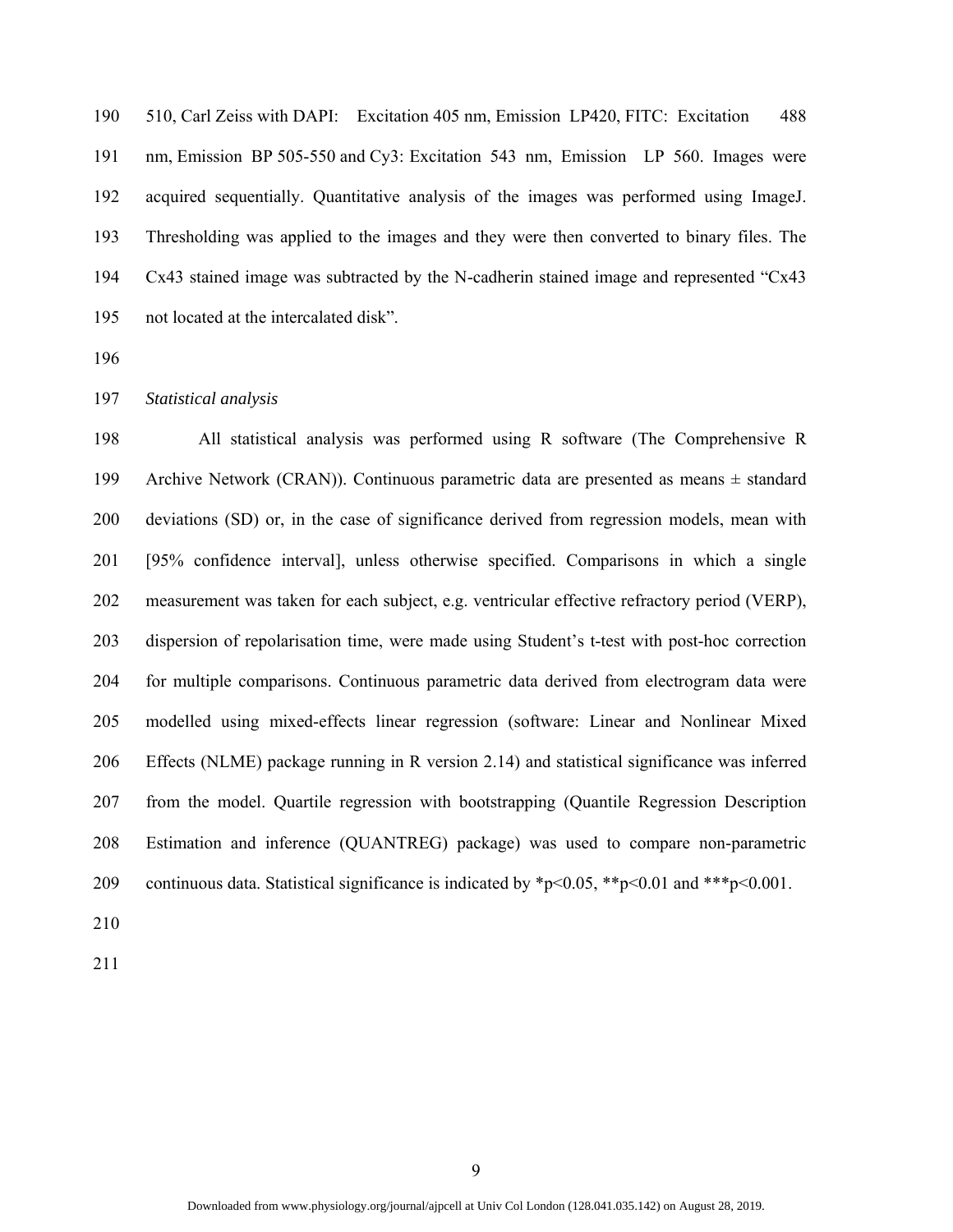212 **Results** 

213

214 There are conflicting reports of the effects of autonomic modulation on 215 electrophysiological parameters in ventricular tissue such as conduction velocity (7). We 216 accordingly investigated the effects of autonomic challenge on indices representing activation 217 and recovery in littermate normal murine hearts and *Scn5a*-haploinsufficient heterozygous 218 (*Scn5a+/-*) mice. We used two approaches to examine tissue level electrophysiology: tissue 219 slices from juvenile animals (aged 2-3 months) placed on a MEA system, and *ex-*vivo 220 Langendorff perfused hearts from mature animals (aged 9 months to a year) studied using an 221 externally applied electrode array. Previous studies in older Langendorff perfused hearts had 222 associated arrhythmic phenotypes with the *Scn5a+/-* genotype but we were unable to obtain 223 viable tissue slices from older animals for multi-electrode array studies. We applied 224 isoprenaline as a β-adrenoreceptor activator to mimic sympathetic activation and the 225 muscarinic receptor agonist carbachol, to approximate vagal activation.

226 Ventricular slices obtained from juvenile *Scn5a+/-* mice required higher stimulus 227 voltages than did wildtype  $(4.0 \pm 0.7 \text{ vs } 2.7 \pm 0.4 \text{ V at baseline, **})$  for consistent capture, 228 both before, and following all the different pharmacological manipulations. Untreated slices 229 from *Scn5a+/-* hearts showed a trend towards lower conduction velocities than WT hearts 230 (0.31  $\pm$  0.04 vs 0.40  $\pm$  0.7 m/s), but this was not statistically significant. Isoprenaline (100 231 nM) challenge increased conduction velocity in slices from wildtype  $(0.58 \pm 0.11 \text{ m/s})$  but 232 not in *Scn5a*+/- heart slices  $(0.34 \pm 0.05 \text{ m/s})$  \*. The increase in conduction velocity was 233 reversed with carbachol co-application (Figure 2). Tissue slices from *Scn5a+/-* hearts showed 234 consistently longer effective refractory periods both before (means  $\pm$  SEM: *Scn5a+/-* 79  $\pm$  4 235 vs WT  $63 \pm 4$  ms, \*\*\*) and during isoprenaline challenge  $(73 \pm 7 \text{ vs } 52 \pm 7 \text{ ms})$ . Carbachol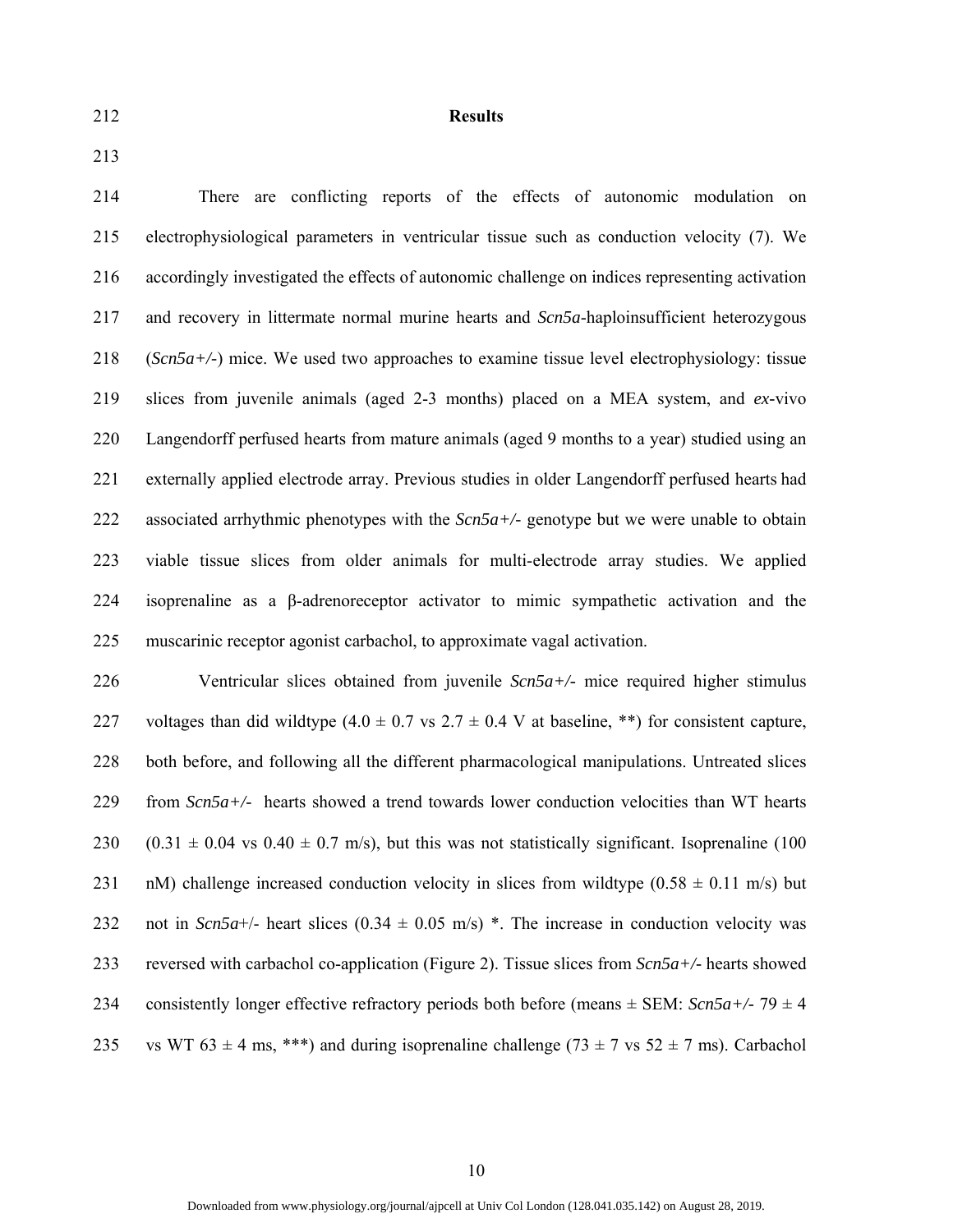236 markedly shortened the VERP in slices from WT but not *Scn5a+/-* hearts (Scn5a+/-: 76±7 237 ms, WT:  $41\pm5$  ms \*\*).

238 In Langendorff-perfused isolated hearts,  $S_1S_2$  decremental protocols were attempted 239 before pharmacological challenge, and in the presence of isoprenaline 100 nM, and/or 240 carbachol 10 µM. However, pacing capture became inconsistent during carbachol 241 administration in 6 out of 8 *Scn5a+/-* hearts, despite attempts at increasing stimulation 242 amplitude. Data from Langendorff-perfused *Scn5a+/-* hearts were therefore formally 243 analysed for isoprenaline effects only (n=11) and were compared to littermate WT hearts 244 (n=10). Washout (5 mins) was performed between drug challenges. *Scn5a+/-* hearts showed 245 blunted responses to isoprenaline, mimicking the data from the cardiac tissue slice 246 preparations (Figure 3)*.* Notably, a 16% increase in conduction velocity observed in WT 247 hearts in response to isoprenaline was again blunted in *Scn5a+/-* hearts (normalised 248 conduction velocity control vs *Scn5a -/-* response to isoprenaline \*\*), which exhibited a 249 marginal decrease in conduction velocity. No consistent changes in electrophysiological 250 parameters were observed during carbachol administration in the WT group.

251 Induced conduction delay in response to premature extrastimuli was also investigated. 252 Mean increase in delay was almost double in *Scn5a+/-* hearts compared to WT controls 253 (\*\*\*). Controls and *Scn5a+/-* murine hearts studied through these procedures did not show 254 differences in arrhythmia inducibility under control conditions, or isoprenaline 100 nM or 255 carbachol 10 µM challenge (arrhythmic phenomena shown in 1/7 hearts in both drug 256 challenges, with no sustained arrhythmias in either *Scn5a -/+* or controls). Little consistent 257 change in VERP with drug challenge was observed in whole heart preparations (Figure 3C).

258 Finally we investigated a possible relationship between haploinsufficiency of Scn5a 259 and the localization and expression of Cx43 in the juvenile animals. The expression of Cx43 260 was not grossly changed but there was an impression of localisation away from the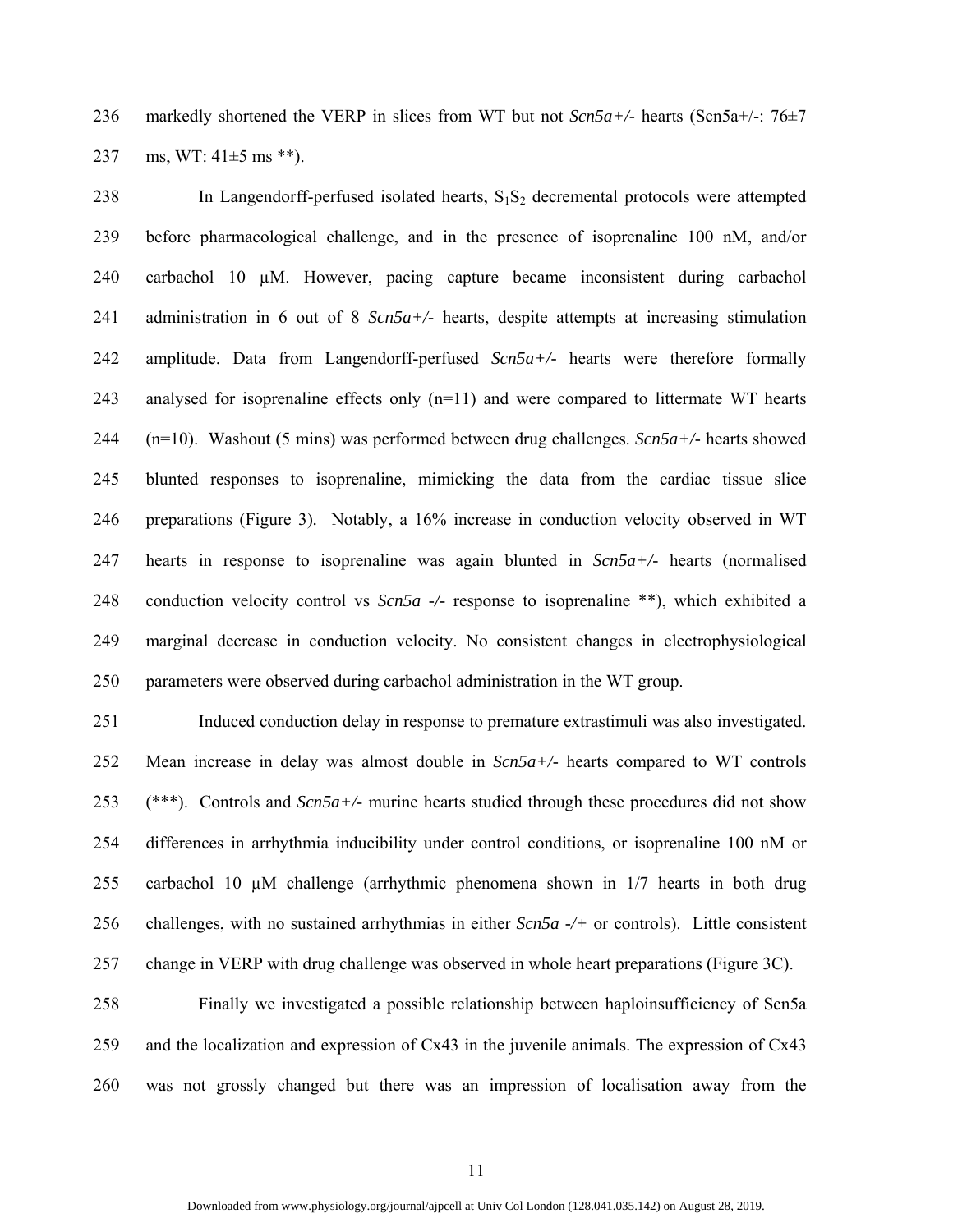- 261 intercalated disc (marked by N-Cadherin staining) and into the cytosol (Figure 4). We 262 confirmed this by quantifying the redistribution as detailed in the Methods. We expressed the 263 localisation as a ratio of the amount of Cx43 not at the intercalated divided by the total 264 expression of Cx43. In wildtype mice this number was  $53.7 \pm 3.9\%$  and in *Scn5a+/-* mice
- 265 71.6%  $\pm$  2.7% (n=5 both groups, P<0.01).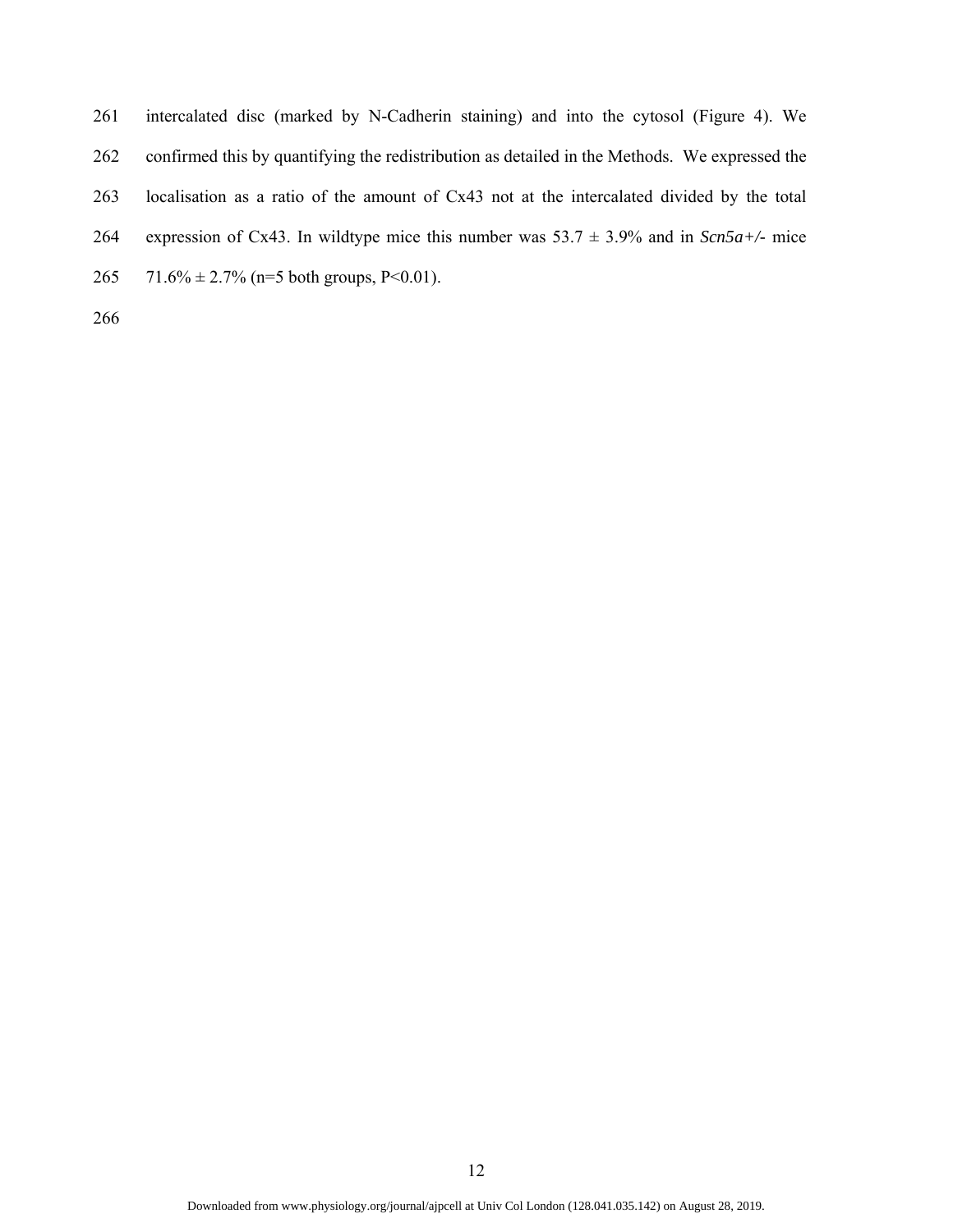268

## 267 **Discussion**

269 In this study we have investigated the tissue level electrophysiological properties of 270 ventricles from *Scn5a* haploinsufficient mice and compared these to littermate controls. Our 271 main finding is that there is an impairment of the response of conduction velocity to 272 autonomic challenge in *Scn5a+/-* mice. In hearts from control mice, isoproterenol increased 273 conduction velocity and decreased mean propagation delays. *Scn5a+/-* hearts demonstrated a 274 reduced response of conduction velocity with increased mean propagation delays in response 275 to isoprenaline. This effect was reversed by further challenge with carbachol, a muscarinic 276 agonist although carbachol alone did not have prominent effects. This is consistent with 277 previous reports that sympathetic activation increases conduction velocity in normal hearts (2; 278 7). In heart slice preparations in juvenile animals, ERP was prolonged in *Scn5a+/-* hearts 279 whilst in older animals there was no significant difference when studied in Langendorff 280 perfused intact hearts.

281 The findings in murine hearts may correlate with previous reports that β-282 adrenoreceptor activation increases sodium currents and therefore action potential conduction 283 velocity through a protein kinase A dependent mechanism (20); reduced effects of 284 isoprenaline could then be associated with the  $Na<sup>+</sup>$  channel haploinsufficiency in *Scn5a+/-*285 hearts. There is also the possibility that signalling pathways downstream of the β- adrenergic 286 signalling pathway may also modulate gap junction density at the intercalated disc (7; 16). 287 We also saw a potential mislocalization of Cx43 away from the intercalated disk in sodium 288 channel haploinsufficient mice and this may contribute to the conduction slowing. It is 289 plausible that some form of interaction with scaffolding or other proteins may be responsible 290 for maintaining stoichiometry of Cx43 and Scn5a at the intercalated disk. A number of 291 interacting sodium channel proteins are known and Cx43 can influence the trafficking of 292 Scn5a (1; 27). This is a topic for investigation in future studies. We did not see prominent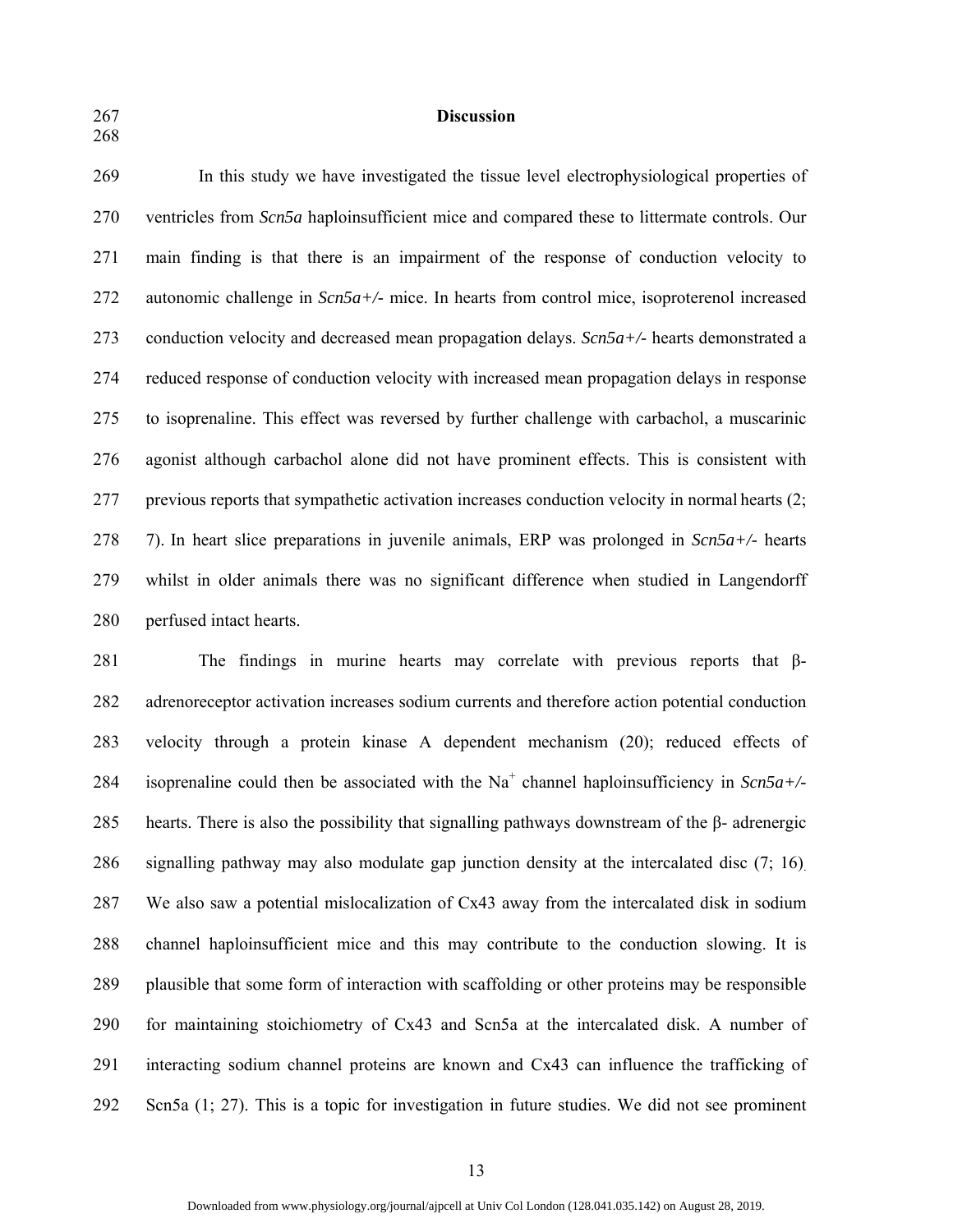293 responses to carbachol in tissue level electrophysiological parameters after washout of 294 isoprenaline. However, combined application of both isoprenaline and carbachol in wildtype 295 tissue slices reversed the effect of isoprenaline on conduction velocity. This likely involves 296 receptor activation of  $M_2$  muscarinic receptors coupled to inhibitory G-proteins that directly 297 antagonise the response at the level of adenylate cyclase (10). The  $G_{i2}$  isoform seems to be 298 central to muscarinic receptor signalling: L-type calcium channel modulation in ventricular 299 myocytes is known to be abolished in  $G_{12}$  knockout mice (8). The slow conduction may be 300 pro-arrhythmic through promotion of re-entry and wavebreak. Importantly, the increases in 301 MID observed in *Scn5a+/-* hearts provide evidence of the propensity for this group to have 302 greater induced (rather than fixed) conduction velocity slowing. The implication therefore is 303 that the consistency of conduction may become destablised when challenged by premature 304 extrastimuli in the context of autonomic modulation; whilst in the steady-state or resting 305 condition these hearts exhibit conduction velocity dynamics similar to those in wild-type 306 littermates.

307 The marked differences in baseline conduction velocities between the tissue slice 308 preparations and the whole heart Langendorff preparations may result from the involved 309 tissue preparation techniques required to obtain viable slices. Even limited tissue disruptions 310 that may have occurred during slice preparation could lead to reductions in cell-to-cell 311 coupling, and thus accentuate pre-existing conduction delays.

312 In understanding the human Brugada syndrome two main hypotheses have been 313 advanced (3; 15; 22): either that conduction is slowed and thus activation delayed or that 314 repolarisation occurs prematurely. More specifically, coved ST segment elevation in ECG 315 leads V1-V3, often taken as the hallmark of the syndrome, equates to either delayed 316 depolarisation from the RV body to the RVOT or a shortened action potential in the 317 epicardium leading to repolarisation gradients across the right ventricular wall. The present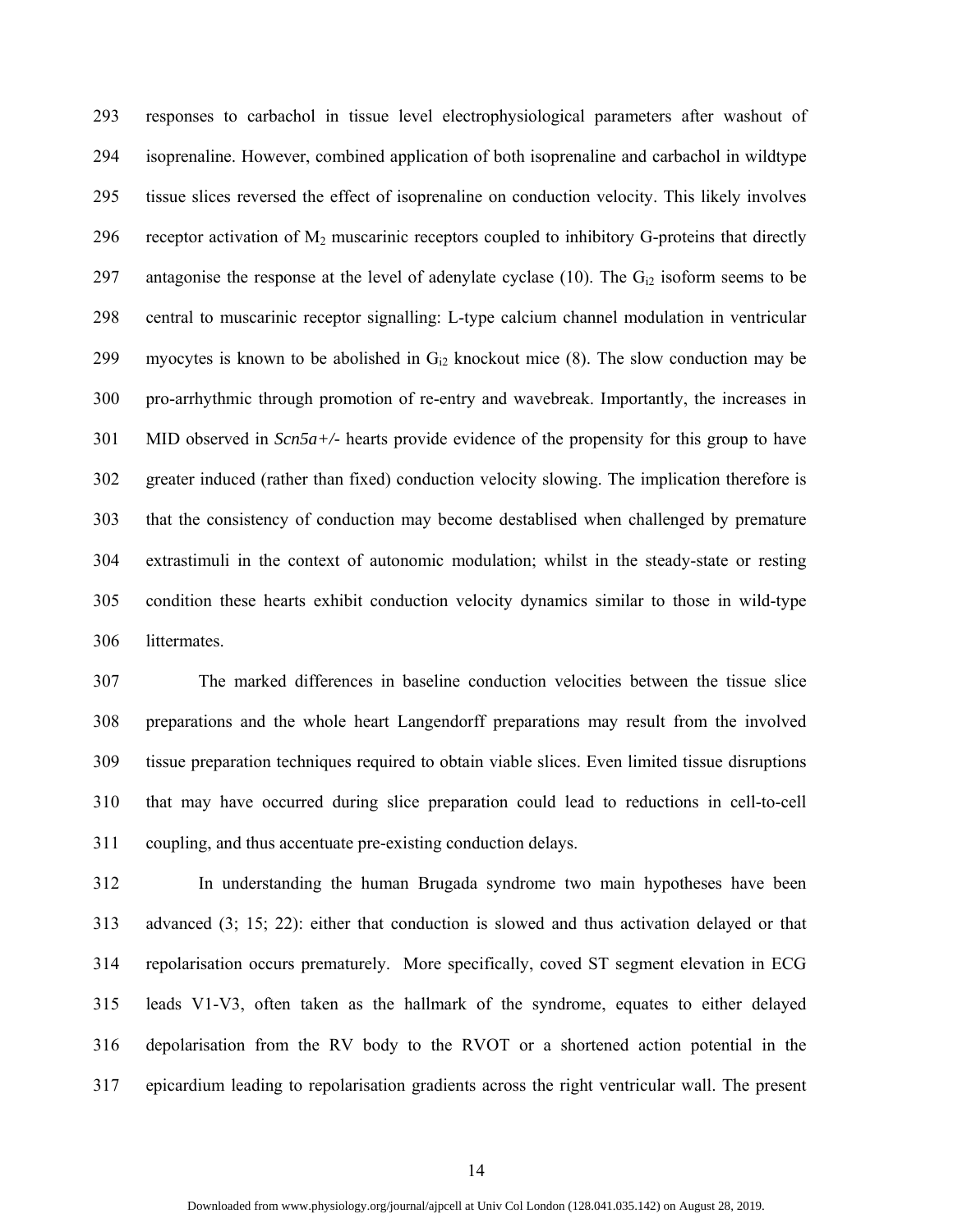318 findings in this mouse model show that autonomic activation has the potential to significantly 319 modulate conduction delays, particularly in the context of pre-existing conduction deficiency. 320 Our major finding is that adrenergic increases in conduction velocity are impaired in the 321 *Scn5a+/-* mouse. This process in the normal murine heart is antagonised by muscarinic 322 receptor activation but lost in the sodium channel haploinsufficient mouse. In the intact 323 animal there will be a degree of autonomic balance and even at rest vagal tone will be 324 modified by a degree of sympathetic drive. The absolute slowing may then be greatest when 325 high vagal tone is combined with cardiac sodium channel haploinsufficiency. We have 326 recently completed a study in man examining the effects of edrophonium on endocardial and 327 epicardial right ventricular electrophysiology (5). We demonstrated that edrophonium 328 appears to modulate both conduction and repolarisation in patients with BrS, particularly 329 delaying activation and repolarisation in the right ventricular epicardium, in line with these 330 presented results.

331 Though the use of isolated tissue from transgenic mice permits study of tissue-level 332 phenomena, this approach does have limitations which are reflected in this study. The 333 relatively small anatomy and thin ventricular walls did not permit detailed examination of 334 differential epicardial and endocardial characteristics or selective studies of the right 335 ventricular outflow tract. However with some adaptation of the array technology this may be 336 possible in the future. In a previous study, only a trend to an increase in conduction velocity 337 with isoprenaline was observed which did not reach statistical significance. (17). Variations 338 in animal lines may explain such variance. Sodium channel mutations leading to phenotypic 339 disease can occur in families where BrS is inherited in an autosomal dominant fashion. In 340 general these mutations lead to a loss of sodium channel function and the disease is generated 341 by *SCN5A* haploinsufficiency (13; 26). However in the majority of patients no mutation is 342 obvious, the disease occurs sporadically and may have a different pathogenesis (13; 26).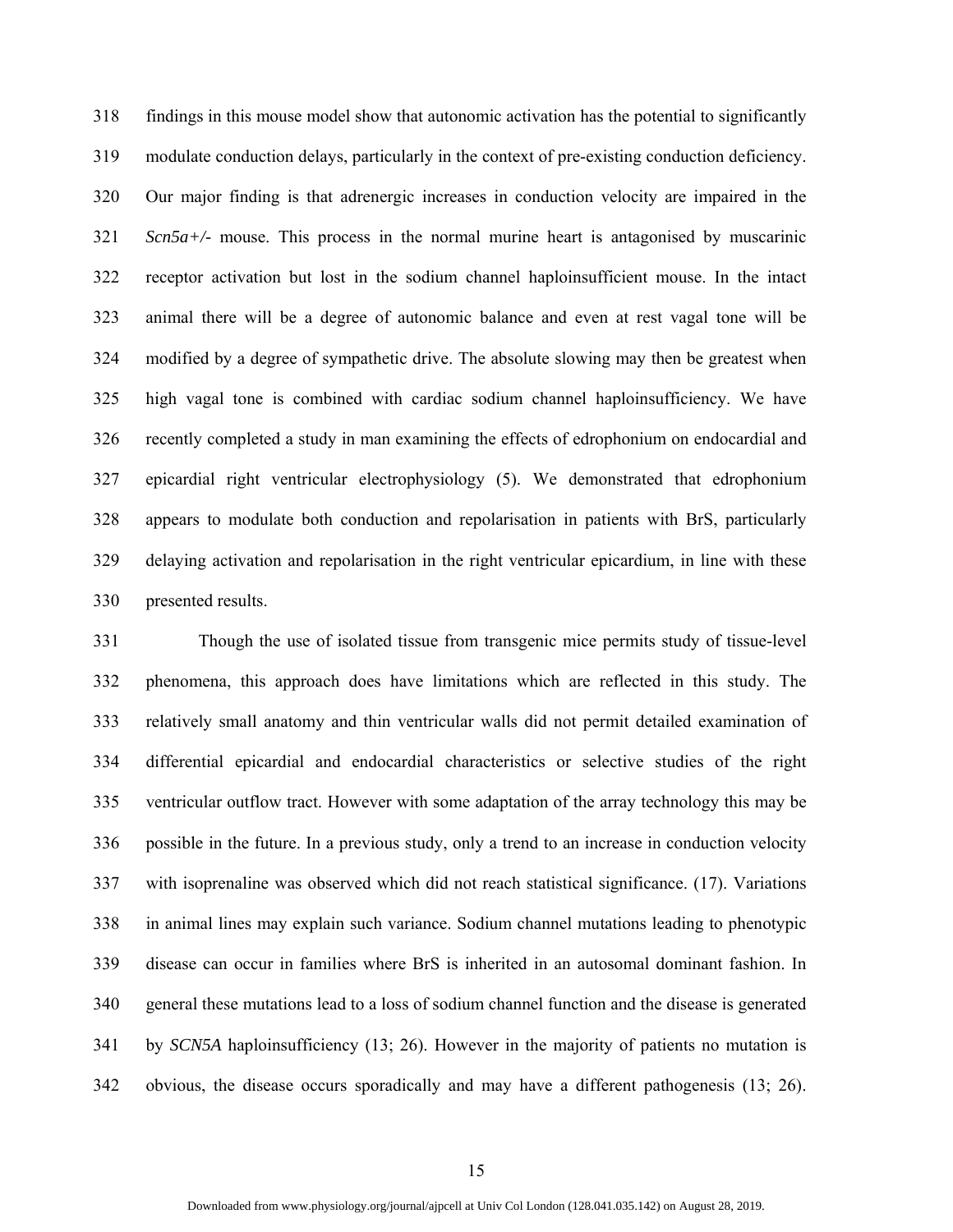343 Caution must therefore be exercised in applying the results of animal studies to this human 344 syndrome.

345 In conclusion we have examined the influence of autonomic regulation on tissue level 346 cardiac electrophysiology in a mouse model of BrS. Haploinsufficiency of *Scn5a* leads to 347 impairment of conduction velocity reserve with blunting of sympathetically mediated 348 increases and reversal by muscarinic receptor activation compared to littermate control mice.

349

### 350 **Acknowledgements**

351 JBA was funded by a Heart Research UK Fellowship, MO is funded by a Marie Curie 352 Fellowship, DS funded by an MRC CASE Studentship, PDL is supported by UCLH 353 Biomedicine NIHR, Barts BRC & Stephen Lyness Memorial Fund & CLHH is funded by the 354 British Heart Foundation. AT is supported by the British Heart Foundation 355 (RG/15/15/31742). AT and MF were facilitated in this project by the NIHR Biomedical 356 Research Centre at Barts. The authors have no conflicts of interest.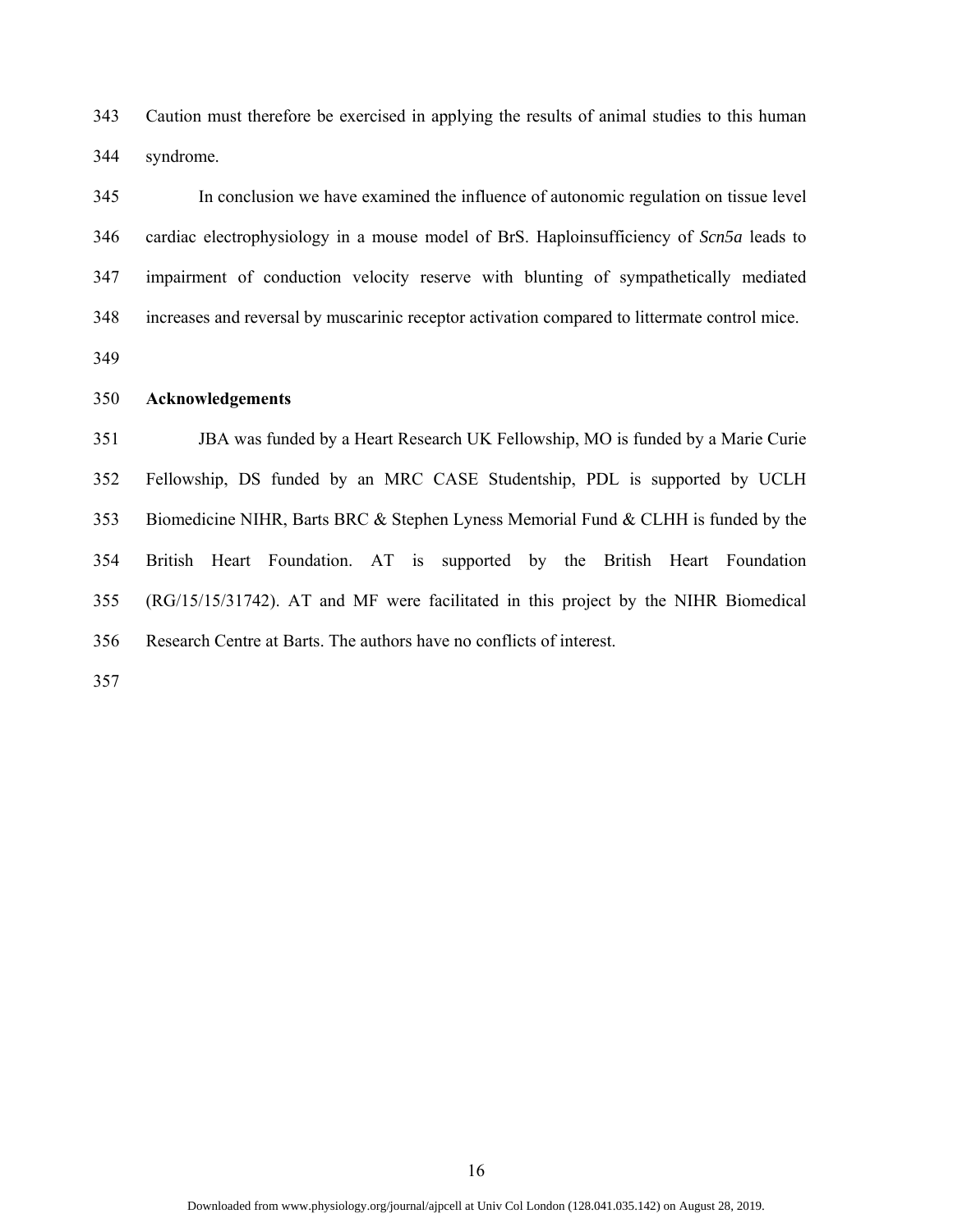359

360 **Figure 1. Measurement of conduction velocity and Mean Increase in Delay from**  361 **multielectrode array. A.** An example electrogram from a single electrode of a multielectrode 362 array is shown. The local activation time is taken as the dV/dt min(arrow), during calculation 363 the pacing artefact is blanked. **B**. Each electrogram and activation time is assigned to a 2D 364 coordinate on a grid reflecting the geometry of the multielectrode array. Local activation time 365 is determined for all the electrodes on the grid. Electrode numbers are given as E1, E2 etc. **C.** 366 The gradient of activation times is then determined by interpolation (shown as a colourmap). 367 The inverse of this "activation time gradient" can be determined to give the conduction 368 velocity. The median conduction velocity over the multielectrode array was used for 369 measurement. **D.** Determination of Mean Increase in Delay. The activation time is plotted for 370 a series of S1S2 coupling intervals. The mean change in activation time over this interval (the 371 Mean Increase in Delay, MID) is calculated by determining the area of the activation time 372 change with coupling interval change (shaded area in figure). This area is divided by the 373 Change in Coupling Interval to give the unit Mean Increase in Delay. The MID allows the 374 susceptibility to conduction slowing with coupling interval changes to be compared.

375

376 **Figure 2. Murine tissue slice conduction velocity (CV) measurements.** A. Light 377 microscope image of ventricular slice section on multielectrode array. B. Example 378 electrograms acquired from WT and *Scn5a*+/- mice hearts under baseline and isoprenaline 379 challenge. C. The effects of isoprenaline (Iso) and the ACh agonist carbachol (Carb) are 380 shown in the 2 murine groups. A significant increase in CV is seen in response to isoprenaline 381 which is absent in the Scn5a+/- mice. This effect is abolished by carbachol. Asterisks indicate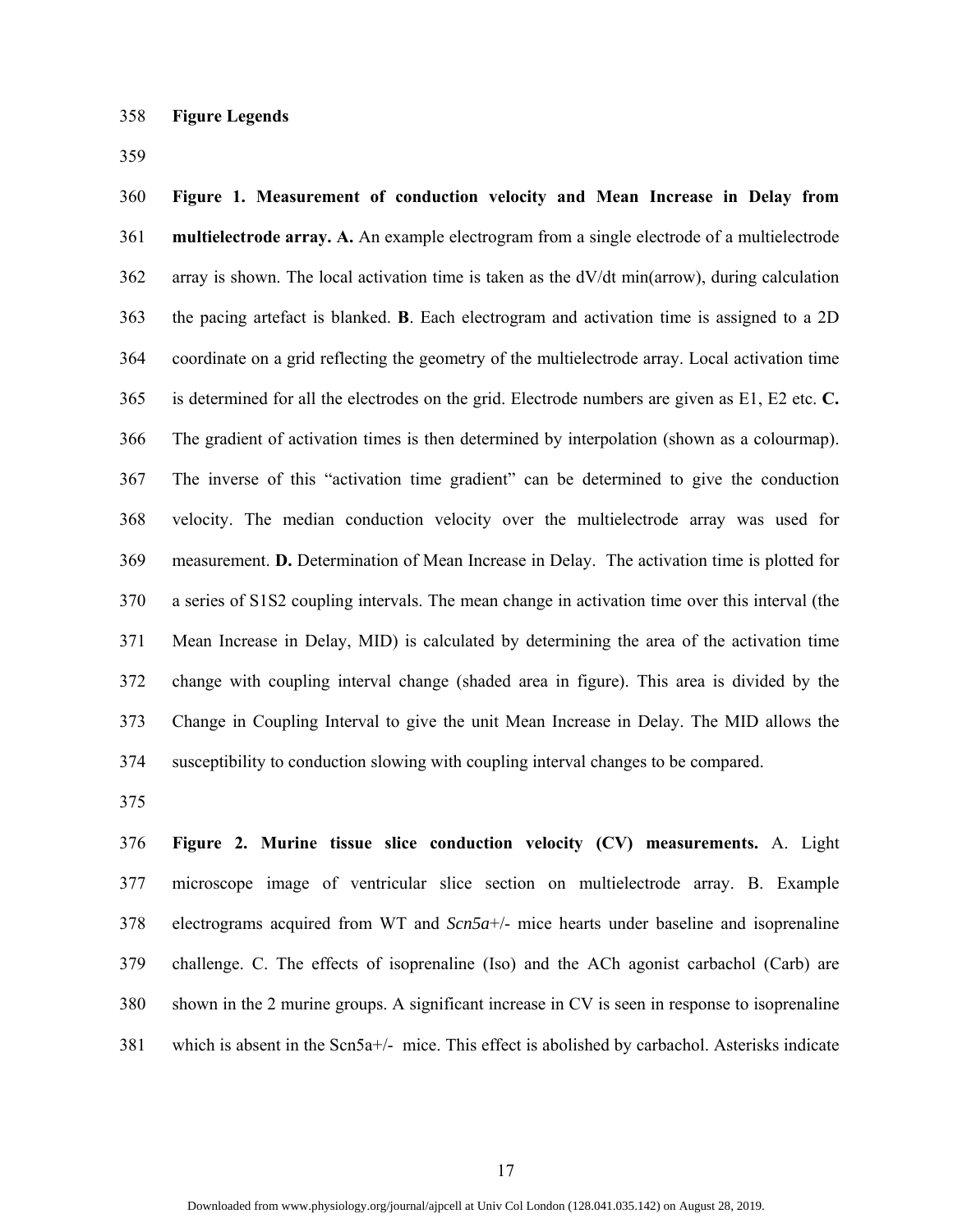382 statistical significances from comparisons between  $Scn5a+/-$  and wild type (\*\* p<0.01, 383 \*\*\*p<0.001).

384

385 **Figure 3. Electrophysiological properties of Langendorff-perfused hearts from** *Scn5a***+/-**  386 **and wild type mice under isoprenaline challenge**. A. Conduction velocity dynamics 387 mirrored those seen in tissue slice preparations, with paradoxical responses to isoprenaline 388 challenge in the heterozygous mouse hearts. The MID of Scn5a+/- hearts was markedly 389 greater than those of WT animals (B). Unlike tissue slices, only marginal differences in ERP 390 were observed in whole heart preparations (C). Asterisks indicate statistical significances from 391 comparisons between Scn5a+/- and wild type  $(** p<0.01, **p<0.001)$ .

392

393 **Figure 4. The localisation of Cx43 in** *Scn5a***+/- and wild type mice using laser scanning**  394 **confocal microscopy.** Representative heart sections are shown with N-cadherin staining 395 marking the intercalated disc and DAPI the nucleus. Cx43 is expressed and present at the 396 intercalated disc however there is an impression of mislocalisation of Cx43 away from the 397 intercalated disc. This is confirmed using a numerical approach as detailed in the text. The 398 sections are representative of a number of sections from a single mouse and the experiment 399 was repeated in an additional littermate control and *Scn5a*+/- mouse (n=5 total sections in 400 each group).

401

402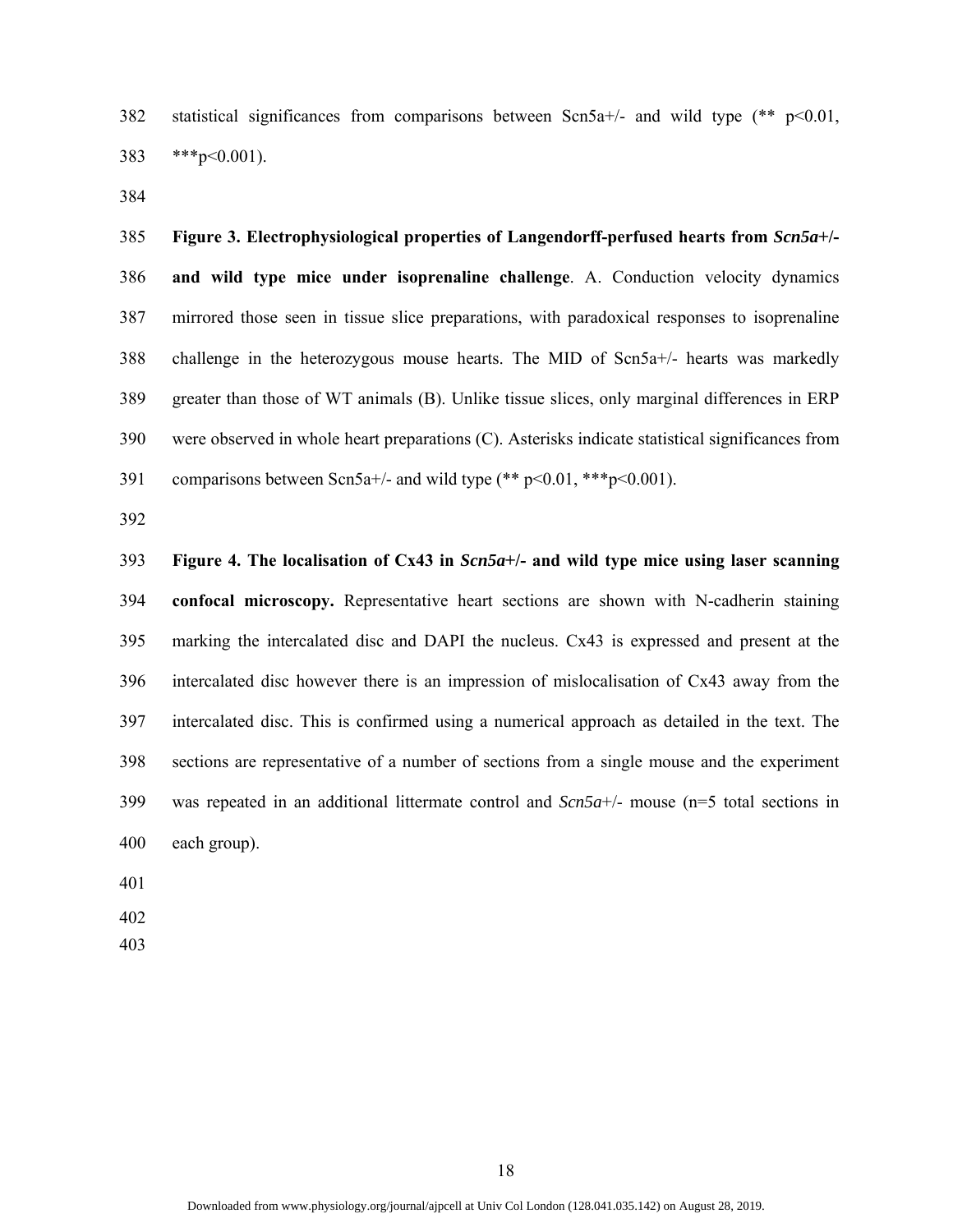| 404        |                                                                                      |
|------------|--------------------------------------------------------------------------------------|
| 405        | Reference List                                                                       |
| 406<br>407 | 1. Agullo-Pascual E, Lin X, Leo-Macias A, Zhang M, Liang FX, Li Z, Pfenniger A,      |
| 408        | Lubkemeier I, Keegan S, Fenyo D, Willecke K, Rothenberg E and Delmar M.              |
| 409        | Super-resolution imaging reveals that loss of the C-terminus of connexin43 limits    |
| 410        | microtubule plus-end capture and NaV1.5 localization at the intercalated disc.       |
| 411        | Cardiovasc Res 104: 371-381, 2014.                                                   |
| 412        | 2. Ajijola OA, Lux RL, Khahera A, Kwon O, Aliotta E, Ennis DB, Fishbein MC,          |
| 413        | Ardell JL and Shivkumar K. Sympathetic modulation of electrical activation in normal |
| 414        | and infarcted myocardium: implications for arrhythmogenesis. Am J Physiol Heart Circ |
| 415        | Physiol 312: H608-H621, 2017.                                                        |
| 416        | 3. Antzelevitch C. Genetic, molecular and cellular mechanisms underlying the J wave  |
| 417        | syndromes. Circ J 76: 1054-1065, 2012.                                               |
| 418        | 4. Bezzina CR, Lahrouchi N and Priori SG. Genetics of sudden cardiac death. Circ Res |
| 419        | 116: 1919-1936, 2015.                                                                |
| 420        | 5. Bhar-Amato J, Finlay M, Santos D, Orini M, Chaubey S, Vyas V, Taggart P, Grace    |
| 421        | AA, Huang CL, Ben SR, Tinker A and Lambiase PD. Pharmacological Modulation of        |
| 422        | Right Ventricular Endocardial-Epicardial Gradients in Brugada Syndrome. Circ         |
| 423        | Arrhythm Electrophysiol 11: e006330, 2018.                                           |
|            |                                                                                      |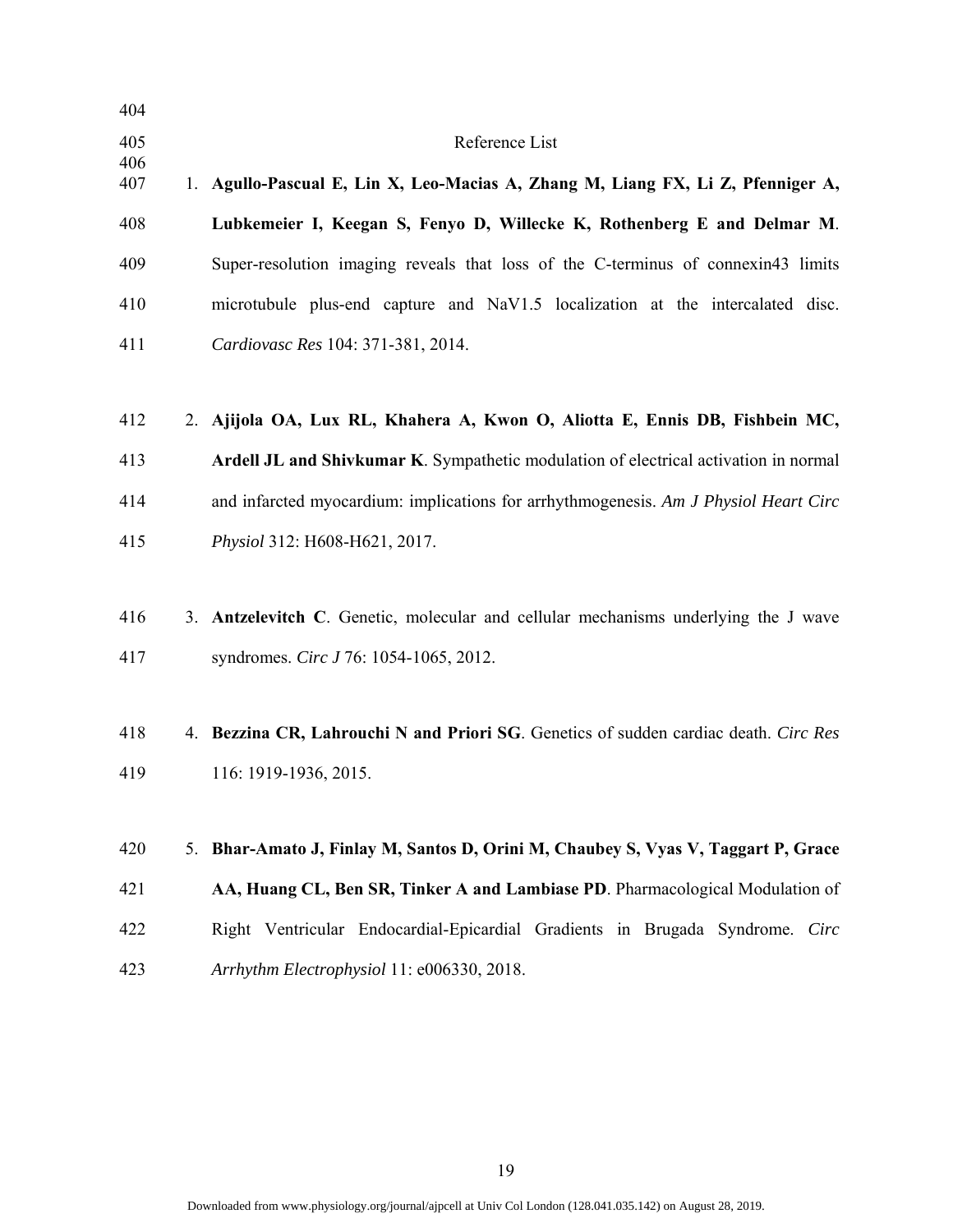- 424 6. **Brugada P and Brugada J**. Right bundle branch block, persistent ST segment elevation 425 and sudden cardiac death: a distinct clinical and electrocardiographic syndrome. A 426 multicenter report. *J Am Coll Cardiol* 20: 1391-1396, 1992.
- 427 7. **Campbell AS, Johnstone SR, Baillie GS and Smith G**. beta-Adrenergic modulation of 428 myocardial conduction velocity: Connexins vs. sodium current. *J Mol Cell Cardiol* 77: 429 147-154, 2014.
- 430 8. **Chen F, Spicher K, Jiang M, Birnbaumer L and Wetzel GT**. Lack of muscarinic 431 regulation of Ca(2+) channels in G(i2)alpha gene knockout mouse hearts. *Am J Physiol*  432 *Heart Circ Physiol* 280: H1989-H1995, 2001.
- 433 9. **Finlay M, Harmer SC and Tinker A**. The control of cardiac ventricular excitability by 434 autonomic pathways. *Pharmacol Ther* 174: 97-111, 2017.
- 435 10. **Gomeza J, Zhang L, Kostenis E, Felder CC, Bymaster FP, Brodkin J, Shannon H,**
- 436 **Xia B, Duttaroy A, Deng CX and Wess J**. Generation and pharmacological analysis of 437 M2 and M4 muscarinic receptor knockout mice. *Life Sci* 68: 2457-2466, 2001.
- 438 11. **Jeevaratnam K, Guzadhur L, Goh YM, Grace AA and Huang CL**. Sodium channel 439 haploinsufficiency and structural change in ventricular arrhythmogenesis. *Acta Physiol*  440 *(Oxf)* 216: 186-202, 2016.
- 441 12. **Jeevaratnam K, Poh TS, Zhang Y, Rewbury R, Guzadhur L, Duehmke R, Grace**
- 442 **AA, Lei M and Huang CL**. Delayed conduction and its implications in murine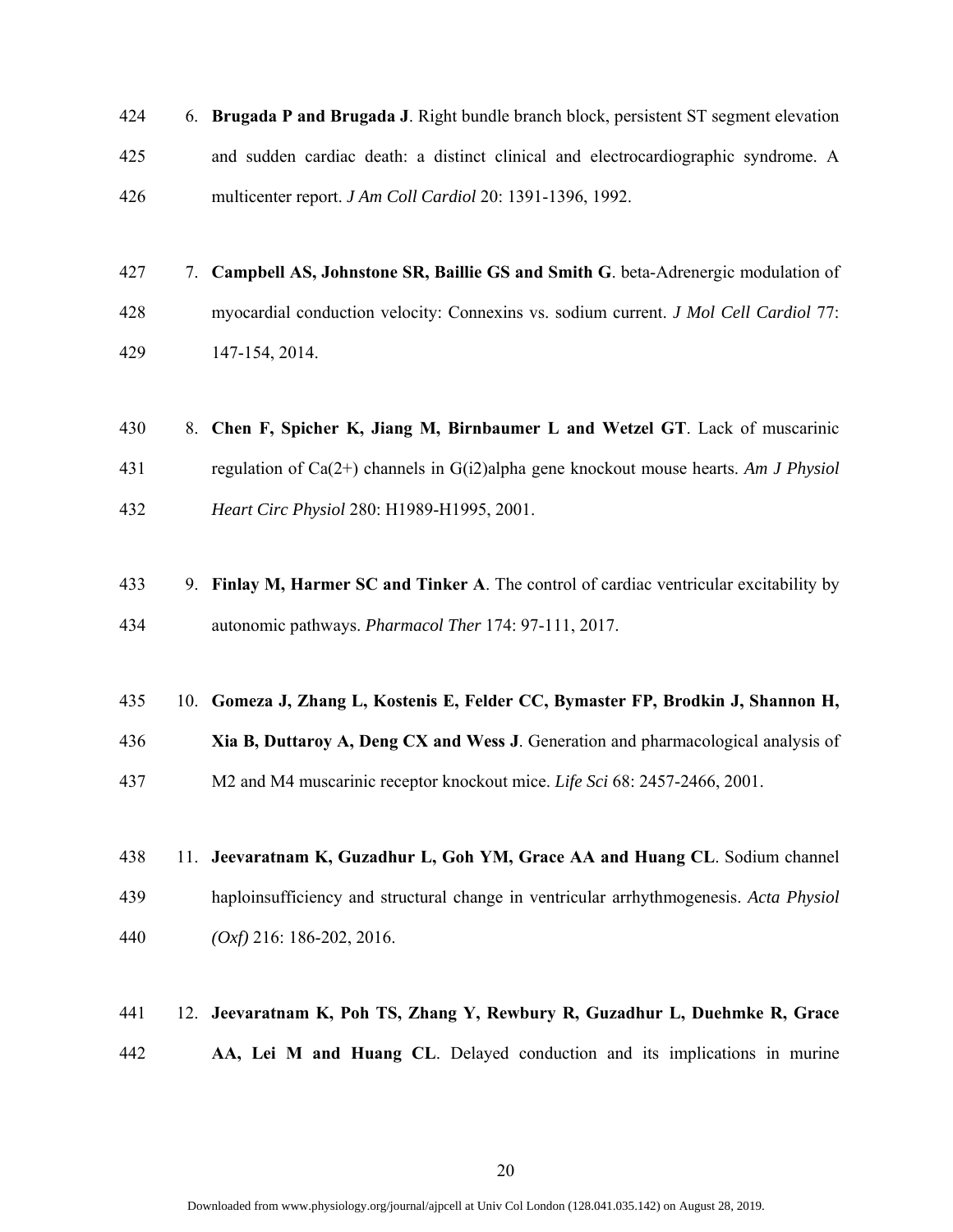443 Scn5a(+/-) hearts: independent and interacting effects of genotype, age, and sex. 444 *Pflugers Arch* 461: 29-44, 2011.

- 445 13. **Kapplinger JD, Tester DJ, Alders M, Benito B, Berthet M, Brugada J, Brugada P,**  446 **Fressart V, Guerchicoff A, Harris-Kerr C, Kamakura S, Kyndt F, Koopmann TT,**  447 **Miyamoto Y, Pfeiffer R, Pollevick GD, Probst V, Zumhagen S, Vatta M, Towbin**  448 **JA, Shimizu W, Schulze-Bahr E, Antzelevitch C, Salisbury BA, Guicheney P, Wilde**  449 **AA, Brugada R, Schott JJ and Ackerman MJ**. An international compendium of 450 mutations in the SCN5A-encoded cardiac sodium channel in patients referred for 451 Brugada syndrome genetic testing. *Heart Rhythm* 7: 33-46, 2010.
- 452 14. **King JH, Huang CL and Fraser JA**. Determinants of myocardial conduction velocity: 453 implications for arrhythmogenesis. *Front Physiol* 4: 154, 2013.
- 454 15. **Lambiase PD, Ahmed AK, Ciaccio EJ, Brugada R, Lizotte E, Chaubey S, Ben-**
- 455 **Simon R, Chow AW, Lowe MD and McKenna WJ**. High-density substrate mapping 456 in Brugada syndrome: combined role of conduction and repolarization heterogeneities in
- 457 arrhythmogenesis. *Circulation* 120: 106-4, 2009.
- 458 16. **Lambiase PD and Tinker A**. Connexins in the heart. *Cell Tissue Res* 360: 675-684, 459 2015.
- 460 17. **Lane JD, Montaigne D and Tinker A**. Tissue-Level Cardiac Electrophysiology Studied 461 in Murine Myocardium Using a Microelectrode Array: Autonomic and Thermal 462 Modulation. *J Membr Biol* 250: 471-481, 2017.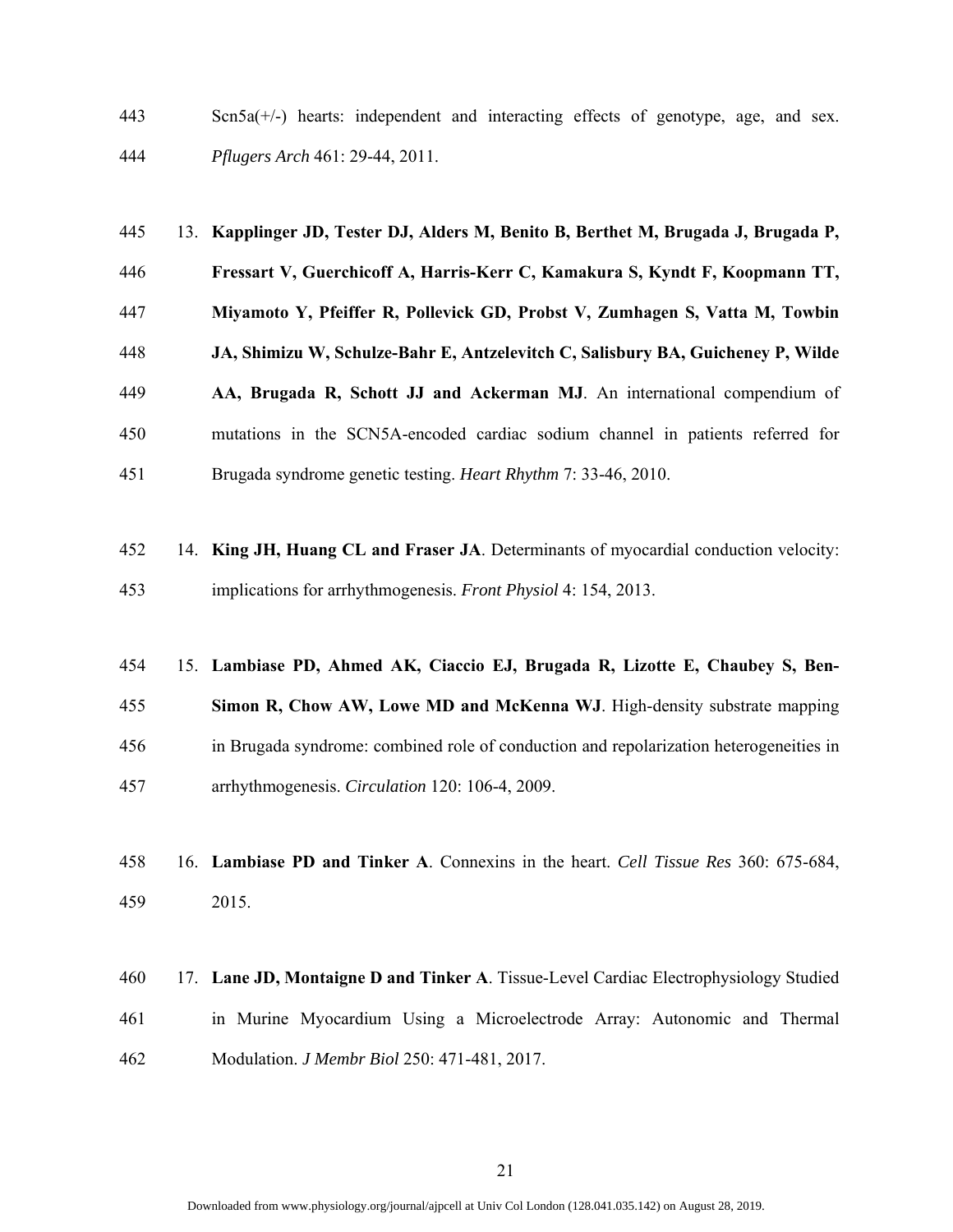- 463 18. **Machhada A, Trapp S, Marina N, Stephens RCM, Whittle J, Lythgoe MF,**  464 **Kasparov S, Ackland GL and Gourine AV**. Vagal determinants of exercise capacity. 465 *Nat Commun* 8: 15097, 2017.
- 466 19. **Martin CA, Siedlecka U, Kemmerich K, Lawrence J, Cartledge J, Guzadhur L,**  467 **Brice N, Grace AA, Schwiening C, Terracciano CM and Huang CL**. Reduced Na(+)  $468$  and higher K(+) channel expression and function contribute to right ventricular origin of 469 arrhythmias in Scn5a+/- mice. *Open Biol* 2: 120072, 2012.
- 470 20. **Matsuda JJ, Lee H and Shibata EF**. Enhancement of rabbit cardiac sodium channels 471 by beta-adrenergic stimulation. *Circ Res* 70: 199-207, 1992.
- 472 21. **Matsuo K, Kurita T, Inagaki M, Kakishita M, Aihara N, Shimizu W, Taguchi A,**  473 **Suyama K, Kamakura S and Shimomura K**. The circadian pattern of the development 474 of ventricular fibrillation in patients with Brugada syndrome. *Eur Heart J* 20: 465-470, 475 1999.
- 476 22. **Meregalli PG, Wilde AA and Tan HL**. Pathophysiological mechanisms of Brugada 477 syndrome: depolarization disorder, repolarization disorder, or more? *Cardiovasc Res* 67: 478 367-378, 2005.

# 479 23. **Mizumaki K, Fujiki A, Tsuneda T, Sakabe M, Nishida K, Sugao M and Inoue H**.

480 Vagal activity modulates spontaneous augmentation of ST elevation in the daily life of 481 patients with Brugada syndrome. *J Cardiovasc Electrophysiol* 15: 667-673, 2004.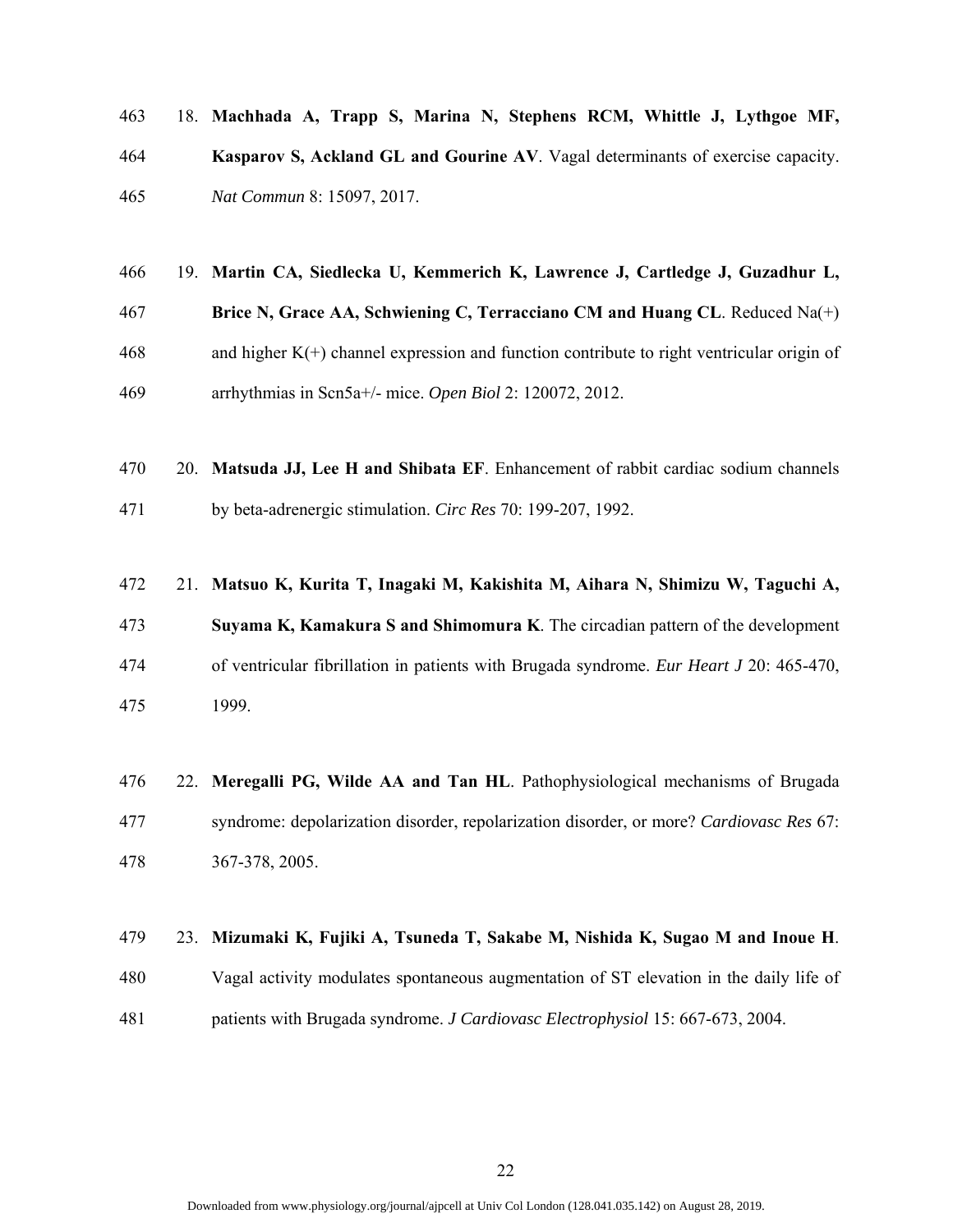482 24. **Papadatos GA, Wallerstein PM, Head CE, Ratcliff R, Brady PA, Benndorf K,** 

- 483 **Saumarez RC, Trezise AE, Huang CL, Vandenberg JI, Colledge WH and Grace**
- 484 **AA**. Slowed conduction and ventricular tachycardia after targeted disruption of the 485 cardiac sodium channel gene Scn5a. *Proc Natl Acad Sci U S A* 99: 6210-6215, 2002.
- 486 25. **Priori SG, Wilde AA, Horie M, Cho Y, Behr ER, Berul C, Blom N, Brugada J,**  487 **Chiang CE, Huikuri H, Kannankeril P, Krahn A, Leenhardt A, Moss A, Schwartz**  488 **PJ, Shimizu W, Tomaselli G, Tracy C, Ackerman M, Belhassen B, Estes NA, III,**  489 **Fatkin D, Kalman J, Kaufman E, Kirchhof P, Schulze-Bahr E, Wolpert C, Vohra J,**  490 **Refaat M, Etheridge SP, Campbell RM, Martin ET and Quek SC**. Executive 491 summary: HRS/EHRA/APHRS expert consensus statement on the diagnosis and 492 management of patients with inherited primary arrhythmia syndromes. *Europace* 15: 493 1389-1406, 2013.
- 494 26. **Sarquella-Brugada G, Campuzano O, Arbelo E, Brugada J and Brugada R**. 495 Brugada syndrome: clinical and genetic findings. *Genet Med* 18: 3-12, 2016.
- 496 27. **Shy D, Gillet L and Abriel H**. Cardiac sodium channel NaV1.5 distribution in 497 myocytes via interacting proteins: the multiple pool model. *Biochim Biophys Acta* 1833:
- 498 886-894, 2013.
- 499
- 500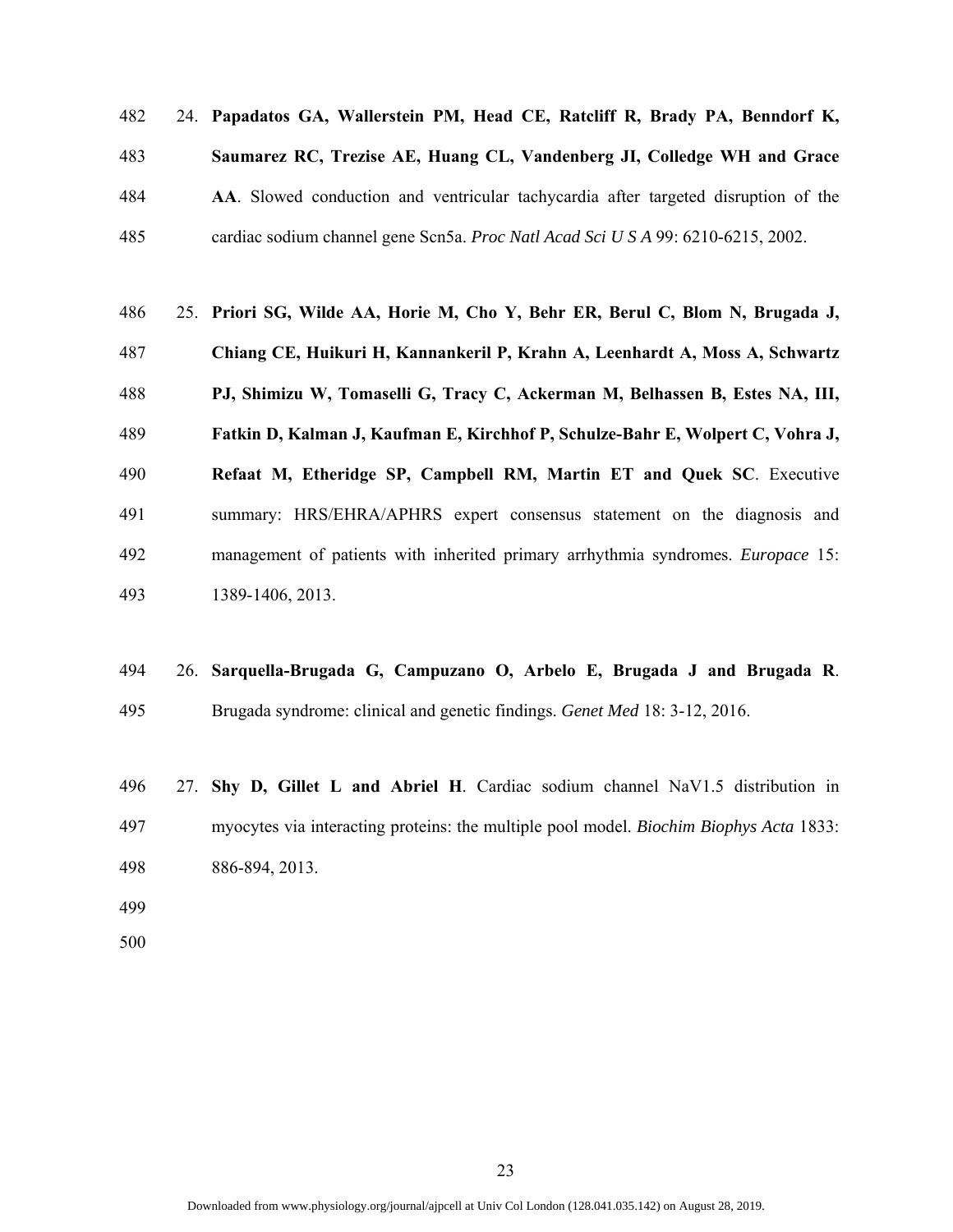



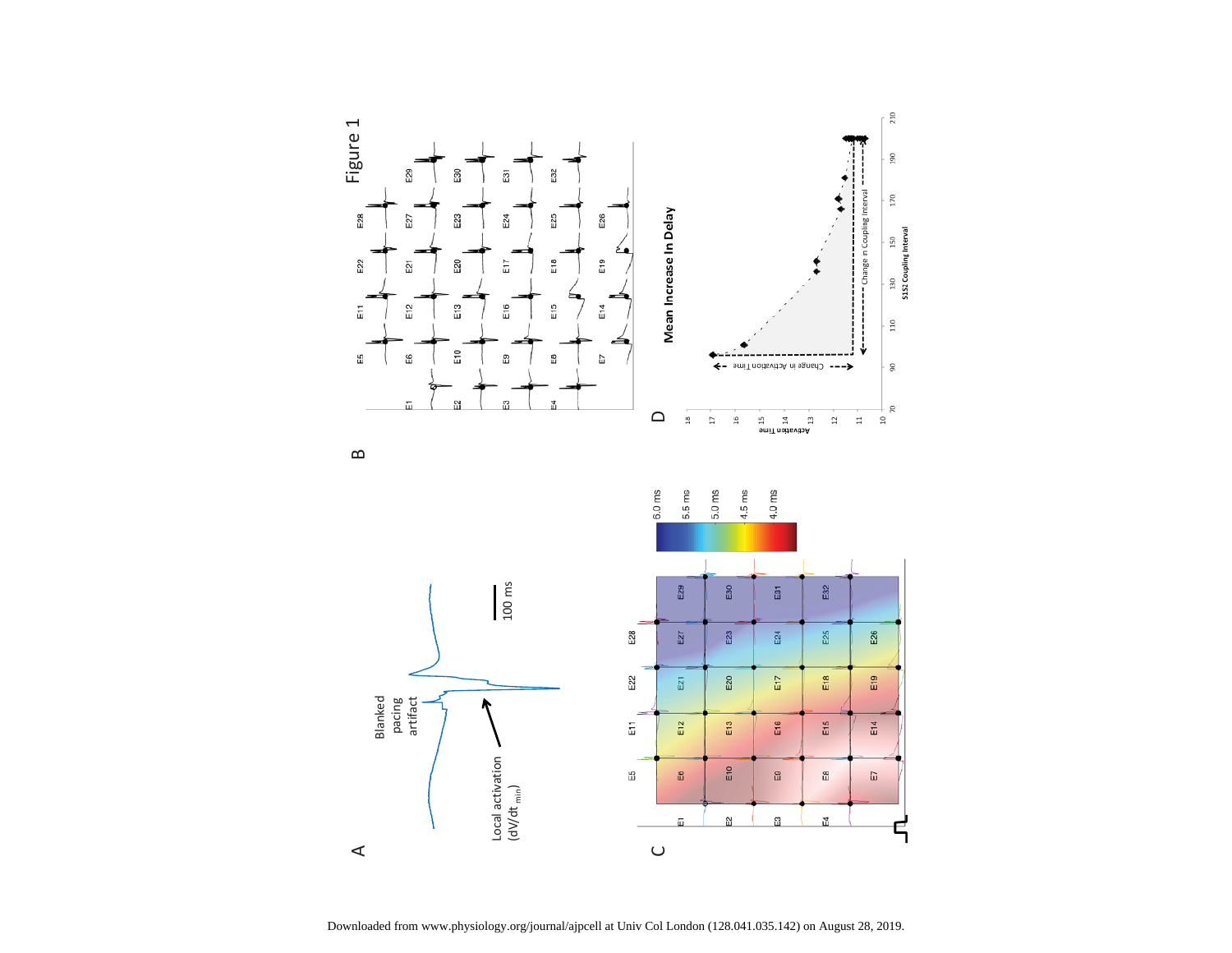

 $\prec$ 

 $\infty$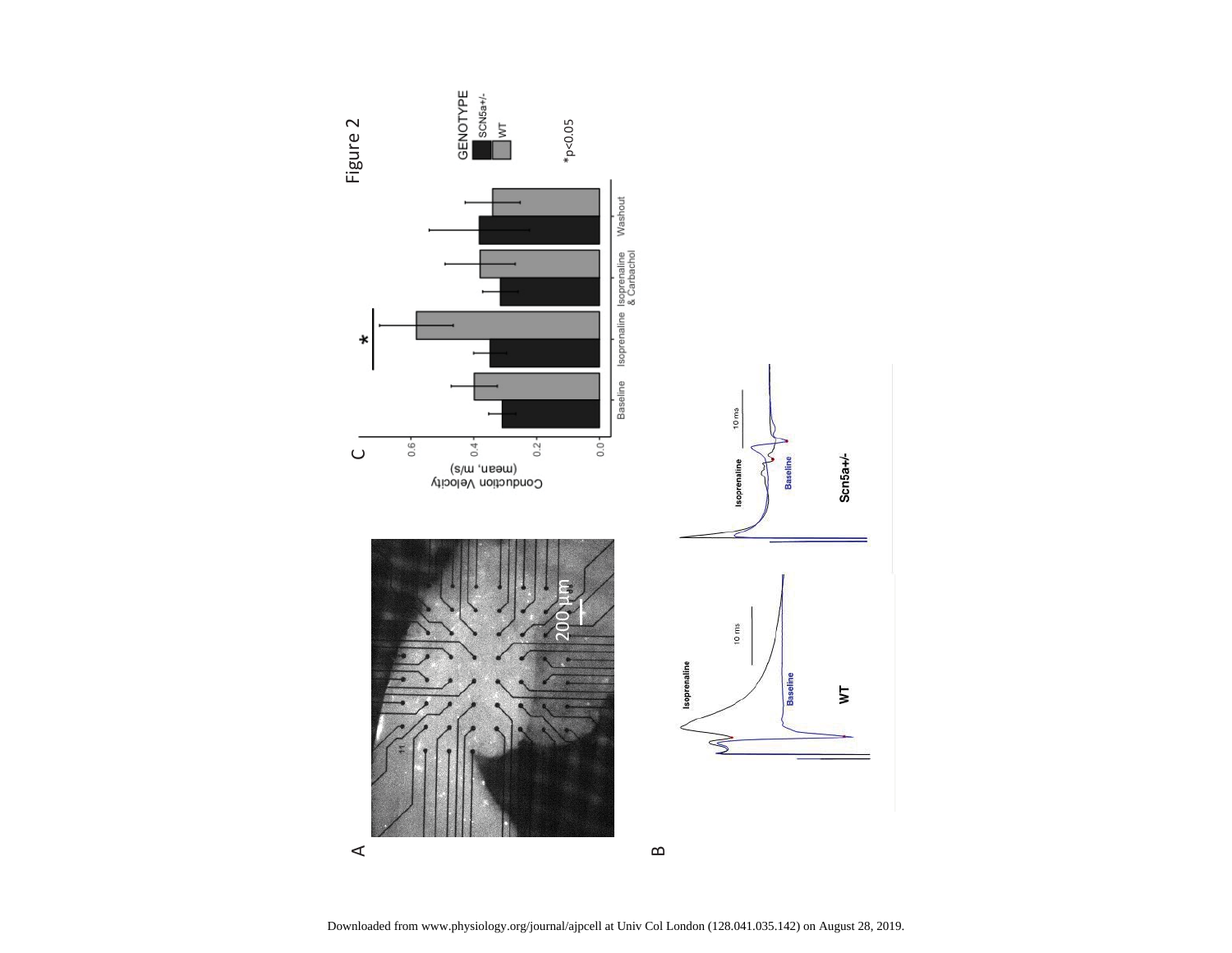





 $\prec$ 

Downloaded from www.physiology.org/journal/ajpcell at Univ Col London (128.041.035.142) on August 28, 2019.